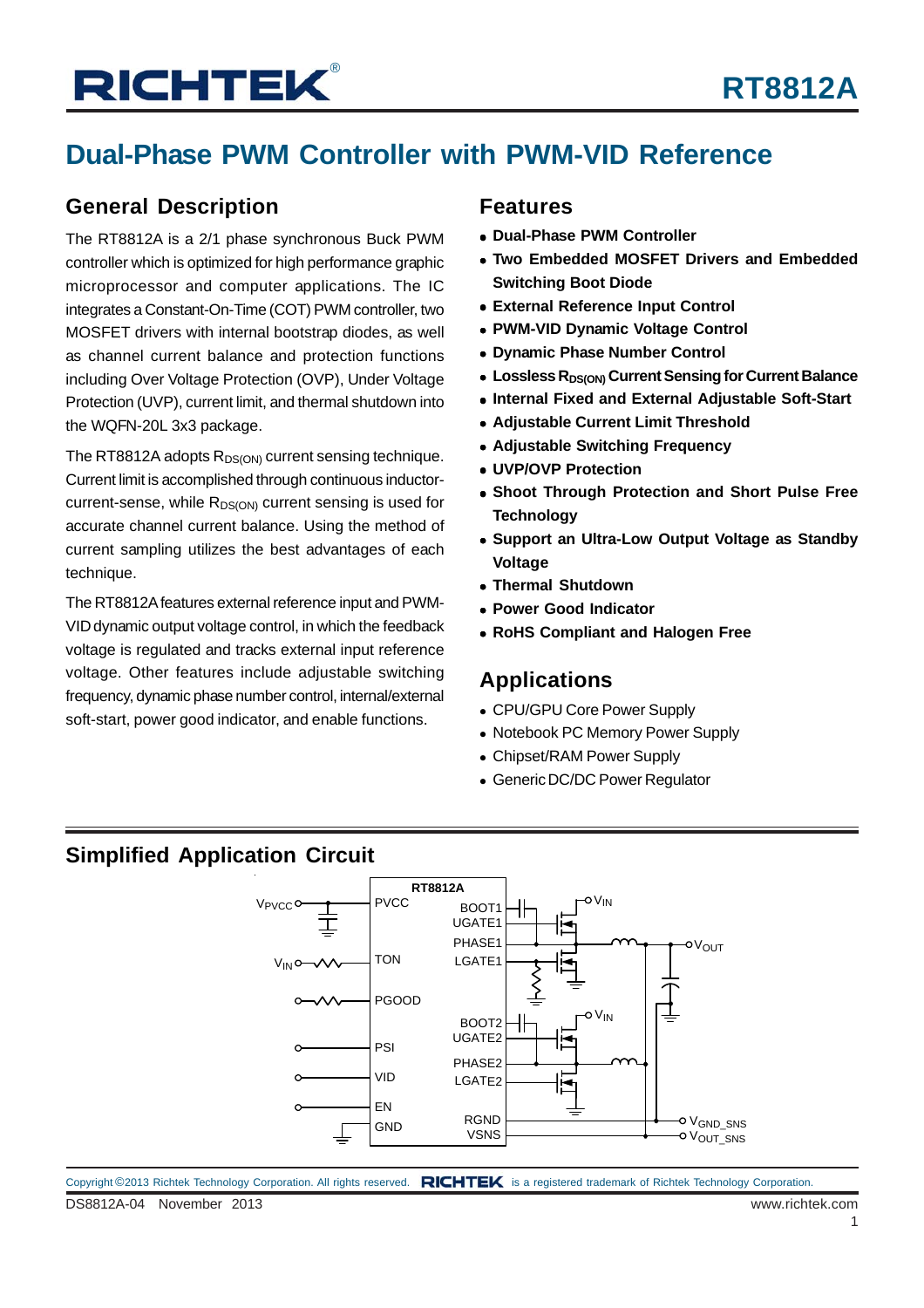

### **Ordering Information**

RT8812ADD

Package Type QW : WQFN-20L 3x3 (W-Type) Lead Plating System G : Green (Halogen Free and Pb Free)

Note :

Richtek products are :

- RoHS compliant and compatible with the current require ments of IPC/JEDEC J-STD-020.
- Suitable for use in SnPb or Pb-free soldering processes.

### **Marking Information**

0Z=YM DNN

0Z= : Product Code YMDNN : Date Code

### **Pin Configurations**



| Pin No.        | <b>Pin Name</b>    | <b>Pin Function</b>                                                                                                                                                                                                                                                                                   |  |  |  |
|----------------|--------------------|-------------------------------------------------------------------------------------------------------------------------------------------------------------------------------------------------------------------------------------------------------------------------------------------------------|--|--|--|
| 1              | BOOT <sub>1</sub>  | Bootstrap Supply for PWM 1. This pin powers the high side MOSFET driver.                                                                                                                                                                                                                              |  |  |  |
| 2              | UGATE1             | High Side Gate Driver of PWM 1. This pin provides the gate drive for the converter's<br>high side MOSFET. Connect this pin to the Gate of high side MOSFET.                                                                                                                                           |  |  |  |
| 3              | EN                 | Enable Control Input. Active high input.                                                                                                                                                                                                                                                              |  |  |  |
| 4              | PSI                | Power Saving Interface. When the voltage is pulled below 0.8V, the device will operate<br>into 1 phase DEM. When the voltage is between 1.2V to 1.8V, the device will operate<br>into 1 phase force CCM. When the voltage is between 2.4V to 5.5V, the device will<br>operate into 2 phase force CCM. |  |  |  |
| 5              | <b>VID</b>         | Programming Output Voltage Control Input. Refer to PWM-VID Dynamic Voltage<br>Control.                                                                                                                                                                                                                |  |  |  |
| 6              | <b>REFADJ</b>      | Reference Adjustment Output. Refer to PWM-VID Dynamic Voltage Control.                                                                                                                                                                                                                                |  |  |  |
| $\overline{7}$ | <b>REFIN</b>       | External Reference Input.                                                                                                                                                                                                                                                                             |  |  |  |
| 8              | <b>VREF</b>        | Reference Voltage Output. This is a high precision voltage reference (2V) from the<br>VREF pin to RGND pin.                                                                                                                                                                                           |  |  |  |
| 9              | <b>TON</b>         | ON-Time/Switching Frequency Adjustment Input. Connect a 100pF ceramic capacitor<br>between C <sub>TON</sub> and ground is optional for noise immunity enhancement.                                                                                                                                    |  |  |  |
| 10             | <b>RGND</b>        | Negative Remote Sense Input. Connect this pin to the ground of output load.                                                                                                                                                                                                                           |  |  |  |
| 11             | SS                 | Soft-Start Time Setting. Connect an external capacitor to adjust soft-start time.<br>When the external capacitor is removed, the internal soft-start function will be chose.                                                                                                                          |  |  |  |
| 12             | <b>VSNS</b>        | Positive Remote Sense Input. Connect this pin to the positive terminal of output load.                                                                                                                                                                                                                |  |  |  |
| 13             | <b>PGOOD</b>       | Power Good Indicator Output. Active high open drain output.                                                                                                                                                                                                                                           |  |  |  |
| 14             | UGATE <sub>2</sub> | High Side Gate Driver of PWM 2. This pin provides the gate drive for the converter's<br>high side MOSFET. Connect this pin to the Gate of high side MOSFET.                                                                                                                                           |  |  |  |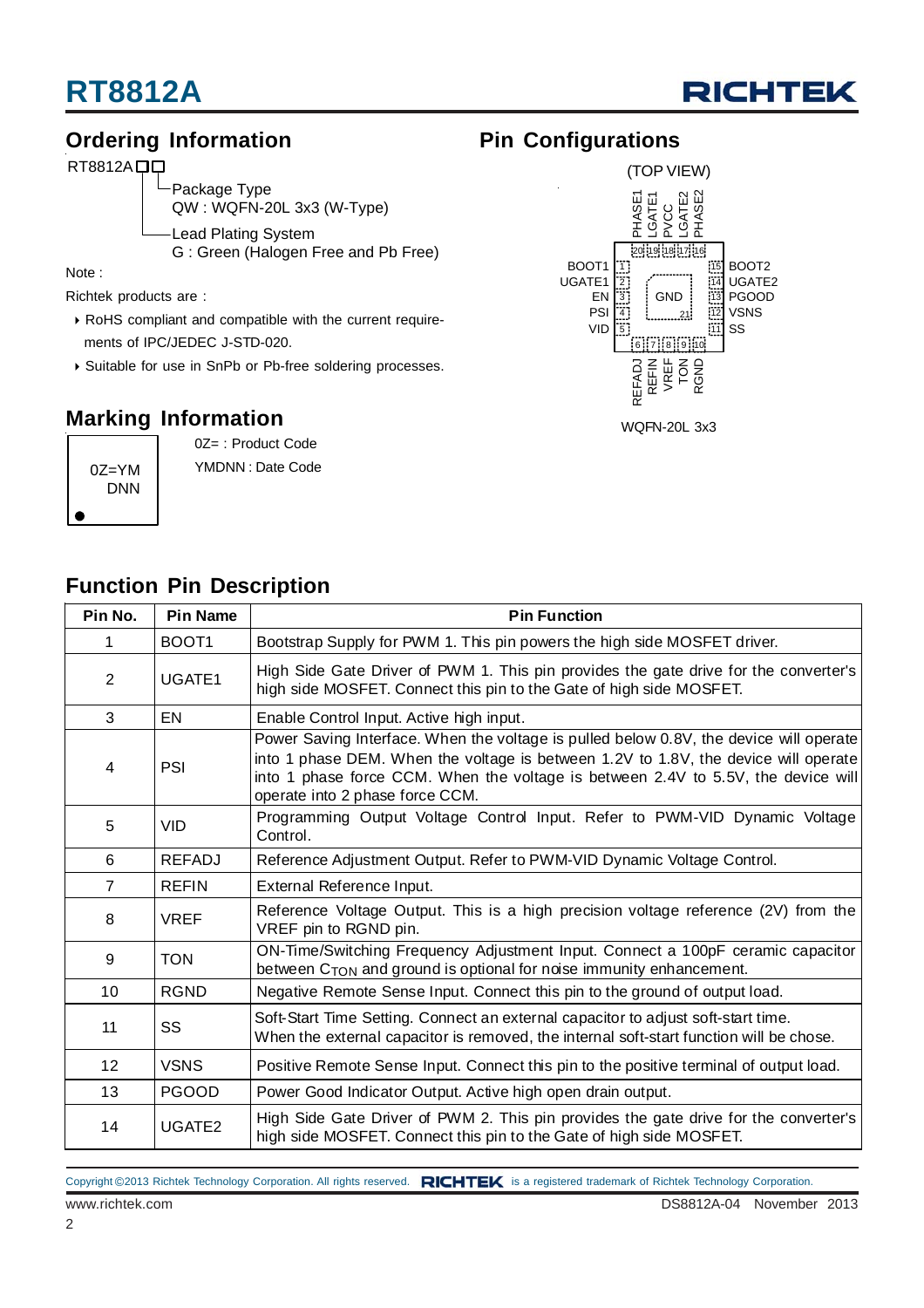| Pin No.          | Pin Name           | <b>Pin Function</b>                                                                                                                                                                                   |
|------------------|--------------------|-------------------------------------------------------------------------------------------------------------------------------------------------------------------------------------------------------|
| 15               | BOOT <sub>2</sub>  | Bootstrap Supply for PWM 2. This pin powers the high side MOSFET driver.                                                                                                                              |
| 16               | PHASE <sub>2</sub> | Switch Node for PWM2. This pin is return node of the high side driver of PWM 2.<br>Connect this pin to the Source of high side MOSFET together with the Drain of<br>low side MOSFET and the inductor. |
| 17               | LGATE <sub>2</sub> | Low Side Gate Driver of PWM 2. This pin provides the gate drive for the<br>converter's low side MOSFET. Connect this pin to the Gate of low side MOSFET.                                              |
| 18               | <b>PVCC</b>        | Supply Voltage Input. Connect this pin to a 5V bias supply. Place a high quality<br>bypass capacitor from this pin to GND.                                                                            |
| 19               | LGATE1             | Low Side Gate Driver of PWM 1. This pin provides the gate drive for the<br>converter's low side MOSFET. Connect this pin to the Gate of low side MOSFET.                                              |
| 20               | PHASE <sub>1</sub> | Switch Node for PWM1. This pin is return node of the high side driver of PWM 1.<br>Connect this pin to the Source of high side MOSFET together with the Drain of<br>low side MOSFET and the inductor. |
| 21 (Exposed Pad) | <b>GND</b>         | Ground. The Exposed pad should be soldered to a large PCB and connected to<br>GND for maximum thermal dissipation.                                                                                    |

### **Function Block Diagram**



DS8812A-04 November 2013 www.richtek.com Copyright ©2013 Richtek Technology Corporation. All rights reserved. RICHTEK is a registered trademark of Richtek Technology Corporation.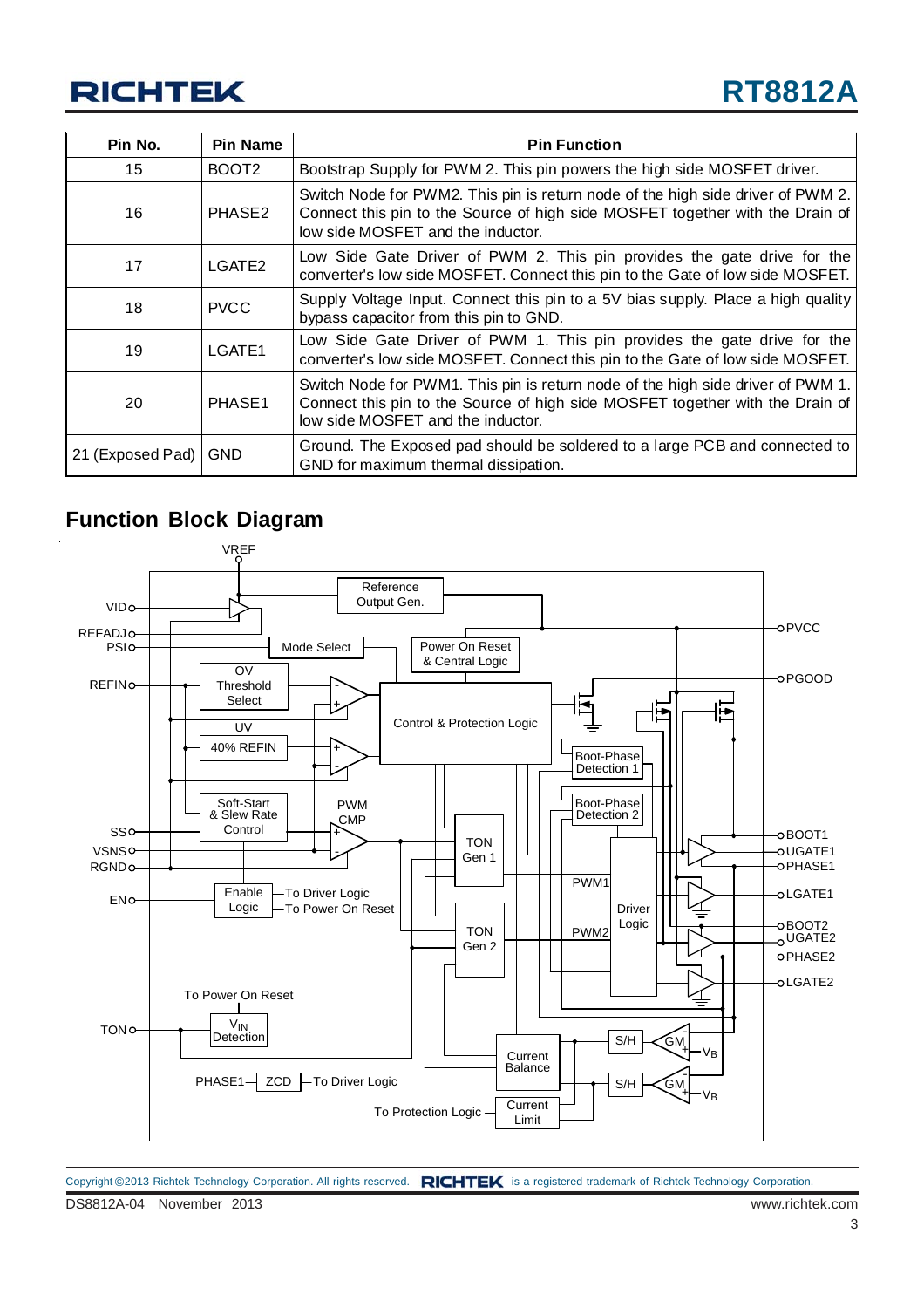### **Operation**

The RT8812A is a 2/1 phase synchronous Buck PWM controller with integrated drivers which are optimized for high performance graphic microprocessor and computer applications. The IC integrates a COT (Constant-On-Time) PWM controller with two MOSFET drivers, as well as output current monitoring and protection functions. Referring to the function block diagram of TON Genx, the synchronous UGATE driver is turned on at the beginning of each cycle. After the internal one-shot timer expires, the UGATE driver will be turned off. The pulse width of this one-shot is determined by the converter's input voltage and the output voltage to keep the frequency fairly constant over the input voltage range and output voltage. Another one-shot sets a minimum off-time.

The RT8812A also features a PWM-VID dynamic voltage control circuit driven by the pulse width modulation method. This circuit reduces the device pin count and enables a wide dynamic voltage range.

#### **Soft-Start (SS)**

For internal soft-start function, an internal current source charges an internal capacitor to build the soft-start ramp voltage. The output voltage will track the internal ramp voltage during soft-start interval. For external soft-start function, an additional capacitor connected from SS pin to the GND will be charged by a current source and determines the soft-start time.

#### **PGOOD**

The power good output is an open drain architecture.

When the soft-start is finished, the PGOOD open drain output will be high impedance.

#### **Current Balance**

The RT8812A implements internal current balance mechanism in the current loop. The RT8812A senses per phase current and compares it with the average current. If the sensed current of any particular phase is higher than average current, the on-time of this phase will be adjusted to be shorter.

#### **Current Limit**

The current limit circuit employs a unique "valley" current sensing algorithm. If the magnitude of the current sense signal at PHASE is above the current limit threshold, the PWM is not allowed to initiate a new cycle. Thus, the current to the load exceeds average output inductor current, the output voltage falls and eventually crosses the under voltage protection threshold, inducing IC shutdown.

#### **Over Voltage Protection (OVP) & Under Voltage Protection (UVP)**

The output voltage is continuously monitored for over voltage and under voltage protection. When the output voltage exceeds its set voltage threshold (If  $V_{REFIN} \le 1.33V$ ,  $OV = 2V$ , or  $V_{RFFIN} > 1.33V$ ,  $OV = 1.5 \times V_{RFFIN}$ , UGATE goes low and LGATE is forced high; when it is less than 40% of its set voltage, under voltage protection is triggered and then both UGATE and LGATE gate drivers are forced low. The controller is latched until PVCC is re-supplied and exceeds the POR rising threshold voltage or EN is reset.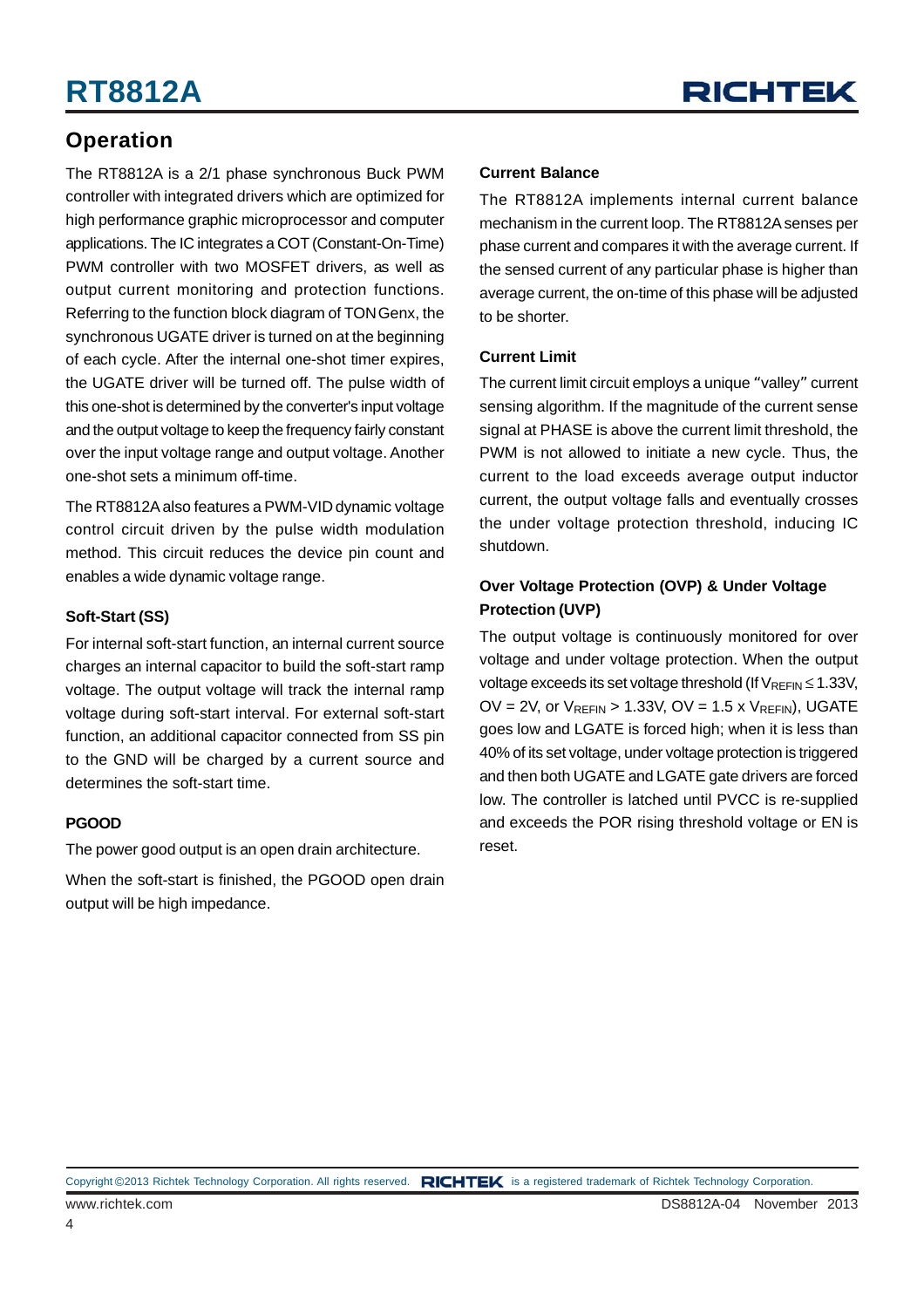### **Absolute Maximum Ratings** (Note 1)

| • PHASEx to GND                                |  |
|------------------------------------------------|--|
|                                                |  |
|                                                |  |
| • UGATEx to PHASEx                             |  |
|                                                |  |
|                                                |  |
| $\bullet$ LGATEx to GND                        |  |
|                                                |  |
|                                                |  |
|                                                |  |
| • Power Dissipation, $P_D @ T_A = 25^{\circ}C$ |  |
|                                                |  |
| • Package Thermal Resistance (Note 2)          |  |
|                                                |  |
|                                                |  |
|                                                |  |
|                                                |  |
|                                                |  |
| • ESD Susceptibility (Note 3)                  |  |
|                                                |  |

### **Recommended Operating Conditions** (Note 4)

### **Electrical Characteristics**

 $(T_A = 25^{\circ}C$  unless otherwise specified)

| <b>Parameter</b>             | Symbol            | <b>Test Conditions</b>                            | Min | Typ   | <b>Max</b> | Unit |  |  |
|------------------------------|-------------------|---------------------------------------------------|-----|-------|------------|------|--|--|
| <b>PWM Controller</b>        |                   |                                                   |     |       |            |      |  |  |
| <b>PVCC Supply Voltage</b>   | V <sub>PVCC</sub> |                                                   | 4.5 | $- -$ | 5.5        | V    |  |  |
| <b>PVCC Supply Current</b>   | <b>I</b> SUPPLY   | $EN = 3.3V$ , Not Switching                       | --  | 1.5   | 2          | mA   |  |  |
| <b>PVCC Shutdown Current</b> | <b>I</b> SHDN     | $EN = 0V$                                         | --  | --    | 10         | μA   |  |  |
| <b>PVCC POR Threshold</b>    |                   |                                                   | 3.8 | 4.1   | 4.4        | V    |  |  |
| <b>POR Hysteresis</b>        |                   |                                                   | --  | 0.3   | --         | V    |  |  |
| <b>Switching Frequency</b>   | fsw               | (Note 5)<br>$R_{\text{TON}} = 500 \text{k}\Omega$ | 270 | 300   | 330        | kHz  |  |  |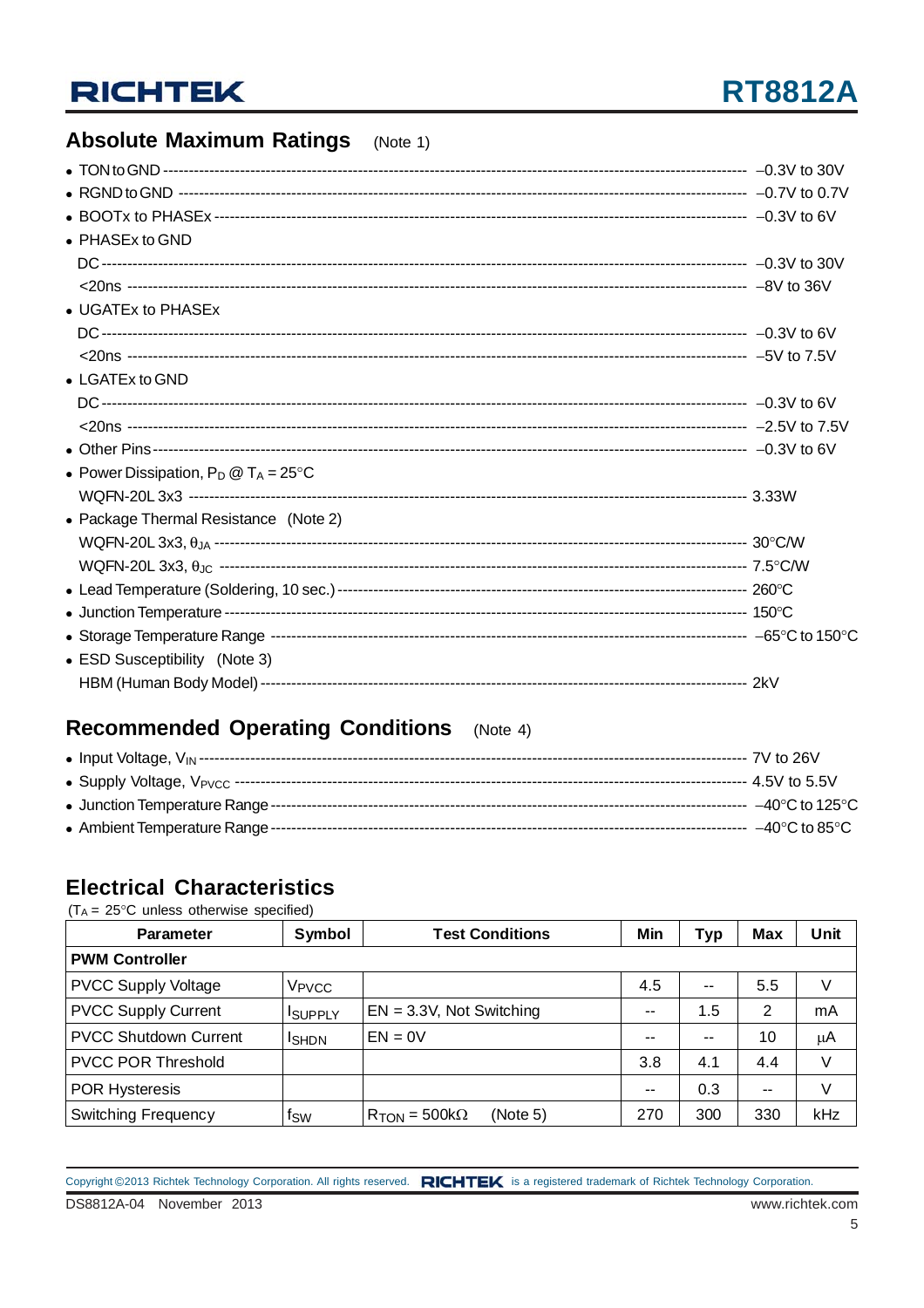## **RT8812A**



| <b>Parameter</b>                                                       |            | Symbol                       | <b>Test Conditions</b>                                                                    | Min     | <b>Typ</b>               | <b>Max</b> | Unit            |  |
|------------------------------------------------------------------------|------------|------------------------------|-------------------------------------------------------------------------------------------|---------|--------------------------|------------|-----------------|--|
| Minimum On-Time                                                        |            | $\mathsf{ton}(\mathsf{MIN})$ |                                                                                           | --      | 70                       | $-$        | ns              |  |
| Minimum Off-Time                                                       |            | $t_{\text{OFF(MIN)}}$        |                                                                                           | --      | 300                      | --         | ns              |  |
| <b>EN Input Voltage</b>                                                |            |                              |                                                                                           |         |                          |            |                 |  |
|                                                                        | Logic-High | <b>VENH</b>                  |                                                                                           | 1.6     | --                       | --         |                 |  |
| <b>EN Input Voltage</b>                                                | Logic-Low  | <b>VENL</b>                  |                                                                                           | $-$     | $\overline{\phantom{a}}$ | 0.8        | $\vee$          |  |
| <b>Mode Decision</b>                                                   |            |                              |                                                                                           |         |                          |            |                 |  |
| PSI High Threshold                                                     |            | V <sub>PSIH</sub>            | Enables Two Phases with FCCM                                                              | 2.4     | $\overline{\phantom{a}}$ | $-$        | V               |  |
| PSI Intermediate Threshold                                             |            | V <sub>PSIM</sub>            | Enables One Phases with FCCM                                                              | 1.2     | $-$                      | 1.8        | V               |  |
| PSI Low Threshold                                                      |            | V <sub>PSIL</sub>            | Enables One Phases with DEM                                                               | $-$     | $-$                      | 0.8        | $\vee$          |  |
|                                                                        | High-Level | <b>V<sub>VIDH</sub></b>      |                                                                                           | 2       | $-$                      | $-$        |                 |  |
| <b>VID Input Voltage</b>                                               | Low-Level  | <b>VVIDL</b>                 |                                                                                           | --      | $\overline{\phantom{a}}$ | 1          | V               |  |
| <b>Protection Function</b>                                             |            |                              |                                                                                           |         |                          |            |                 |  |
| Zero Current Crossing<br>Threshold                                     |            |                              |                                                                                           | $-8$    | --                       | 8          | mV              |  |
| <b>Current Limit Setting Current</b>                                   |            | <b>locsET</b>                |                                                                                           | 9       | 10                       | 11         | μA              |  |
| <b>Current Limit Setting Current</b><br><b>Temperature Coefficient</b> |            | locset_tc                    |                                                                                           | --      | 6300                     | --         | ppm/°C          |  |
| <b>Current Limit Threshold</b>                                         |            |                              | $R$ <sub>OCSET</sub> = 10 $k$                                                             | --      | 60                       | --         | mV              |  |
| Absolute Over Voltage<br><b>Protection Threshold</b>                   |            | VOVP, Absolute               | $V_{REFIN} \leq 1.33V$                                                                    | 1.9     | 2                        | 2.1        | $\vee$          |  |
| Relative Over Voltage<br><b>Protection Threshold</b>                   |            | VOVP, Relative               | $V_{REFIN}$ > 1.33V                                                                       | 145     | 150                      | 155        | %               |  |
| OV Fault Delay                                                         |            |                              | FB forced above OV threshold                                                              | -−      | 5                        | --         | $\mu$ S         |  |
| <b>Relative Under Voltage</b><br><b>Protection Threshold</b>           |            | VUVP                         | <b>UVP</b>                                                                                | 35      | 40                       | 45         | %               |  |
| <b>UV Fault Delay</b>                                                  |            |                              | FB forced above UV threshold                                                              | $-$     | 3                        | --         | $\mu$ S         |  |
| Thermal Shutdown Threshold   T <sub>SD</sub>                           |            |                              |                                                                                           | --      | 150                      | --         | $\rm ^{\circ}C$ |  |
| <b>PGOOD Blanking Time</b><br>(Internal)                               |            |                              | From $EN = high to PGOOD = high$<br>with VSNS within regulation point                     | --      | 2.5                      | --         | ms              |  |
| <b>VSNS Soft-Start (Internal)</b>                                      |            |                              | From first UGATE to VSNS<br>regulation point, $V_{REFIN} = 1V$ and<br>VSNS initial = $0V$ | $-$     | 0.7                      | ۰.         | ms              |  |
| <b>Soft-Start Current Source</b>                                       |            | $\mathsf{lss}$               |                                                                                           | --      | 5                        | --         | μA              |  |
| <b>Error Amplifier</b>                                                 |            |                              |                                                                                           |         |                          |            |                 |  |
| <b>VSNS Error Comparator</b><br>Threshold (Valley)                     |            |                              | $V_{REFIN} = 1V$                                                                          | $-17.5$ | $-12.5$                  | $-7.5$     | mV              |  |
| Reference                                                              |            |                              |                                                                                           |         |                          |            |                 |  |
| Reference Voltage                                                      |            | <b>V<sub>VREF</sub></b>      | Sourcing Current = 1mA, VID no<br>Switching                                               | 1.98    | $\overline{2}$           | 2.02       | V               |  |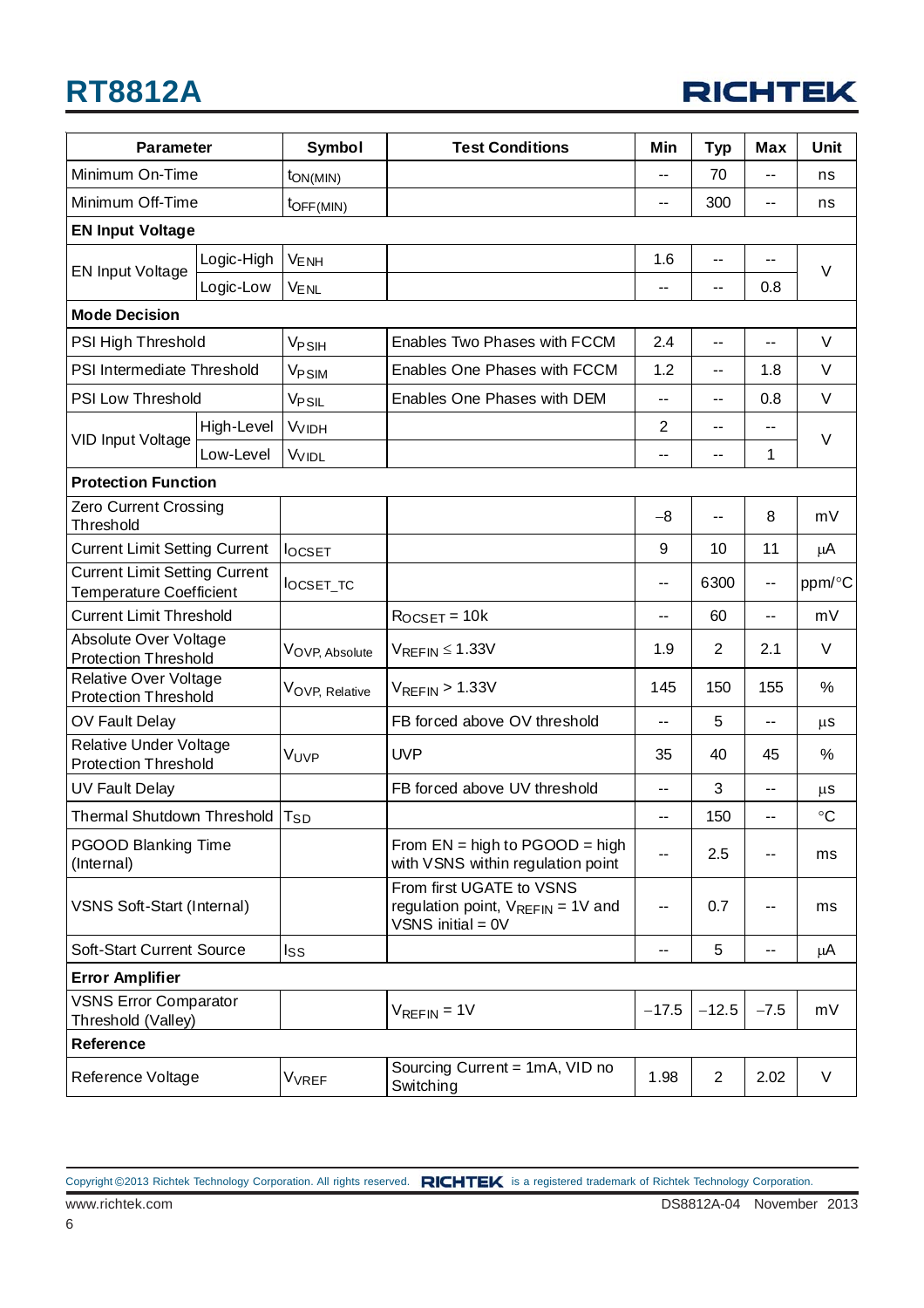| <b>Test Conditions</b><br><b>Parameter</b><br>Symbol |                      | Min                                             | <b>Typ</b> | <b>Max</b> | Unit |          |
|------------------------------------------------------|----------------------|-------------------------------------------------|------------|------------|------|----------|
| Driver On-Resistance                                 |                      |                                                 |            |            |      |          |
| <b>UGATE Driver Source</b>                           | <b>RUGATEST</b>      | BOOTx - PHASEx Forced to 5V                     | --         | 2          | 4    | Ω        |
| <b>UGATE Driver Sink</b>                             | RUGATESK             | BOOTx - PHASEx Forced to 5V                     |            |            | 2    | Ω        |
| <b>LGATE Driver Source</b>                           | $R_{\text{LGATEST}}$ | LGATEx, High State                              | --         | 1.5        | 3    | Ω        |
| <b>LGATE Driver Sink</b>                             | RLGATESK             | <b>LGATEx, Low State</b>                        | --         | 0.7        | 1.5  | $\Omega$ |
| Dead-Time                                            |                      | From LGATE Falling to UGATE<br>Rising           | --         | 30         | --   | ns       |
|                                                      |                      | From UGATE Falling to LGATE<br>Rising           | --         | 20         | --   |          |
| Internal Boost Charging<br>Switch On-Resistance      | R <sub>BOOT</sub>    | PVCC to BOOTx, $I_{\text{BOOT}} = 10 \text{mA}$ | --         | 40         | 80   | Ω        |

**Note 1.** Stresses beyond those listed "Absolute Maximum Ratings" may cause permanent damage to the device. These are stress ratings only, and functional operation of the device at these or any other conditions beyond those indicated in the operational sections of the specifications is not implied. Exposure to absolute maximum rating conditions may affect device reliability.

- **Note 2.** θ<sub>JA</sub> is measured at T<sub>A</sub> = 25°C on a high effective thermal conductivity four-layer test board per JEDEC 51-7. θ<sub>JC</sub> is measured at the exposed pad of the package.
- **Note 3.** Devices are ESD sensitive. Handling precaution is recommended.
- **Note 4.** The device is not guaranteed to function outside its operating conditions.
- **Note 5.** Not production tested. Test condition is  $V_{IN} = 8V$ ,  $V_{OUT} = 1V$ ,  $I_{OUT} = 20A$  using application circuit.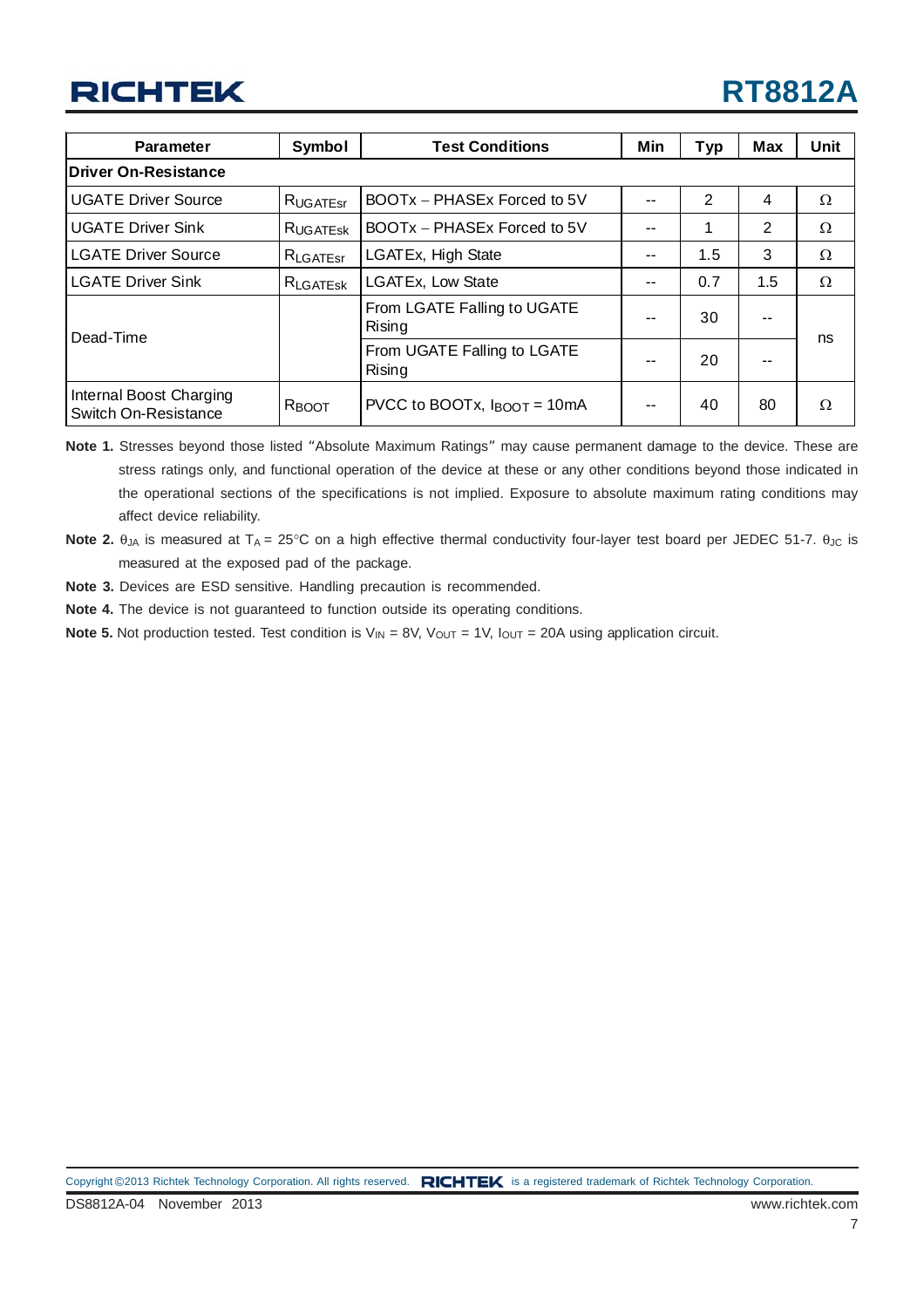

### **Typical Application Circuit**







Figure 2. 1 Active Phase Configuration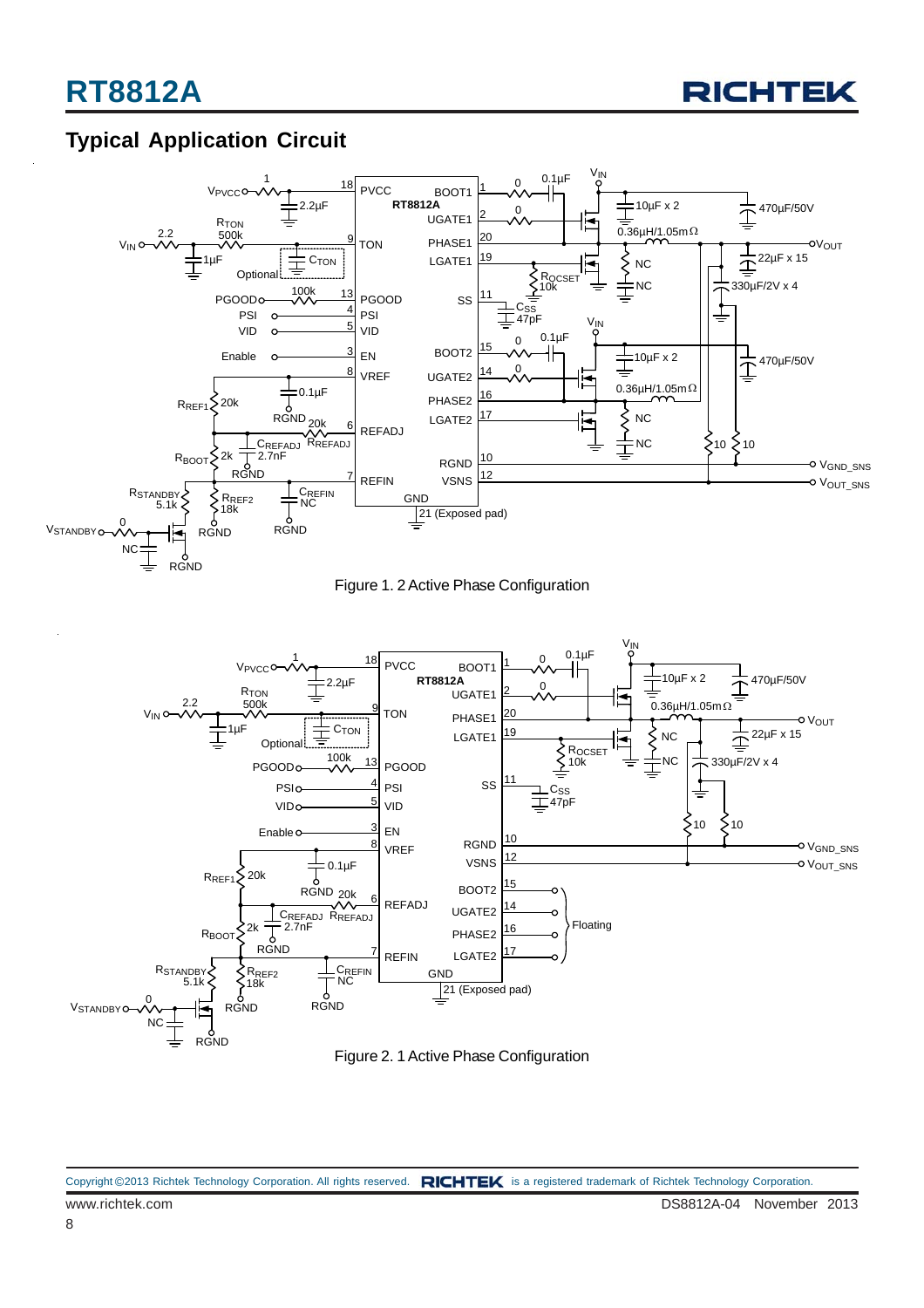



Copyright ©2013 Richtek Technology Corporation. All rights reserved. RICHTEK is a registered trademark of Richtek Technology Corporation.

DS8812A-04 November 2013 www.richtek.com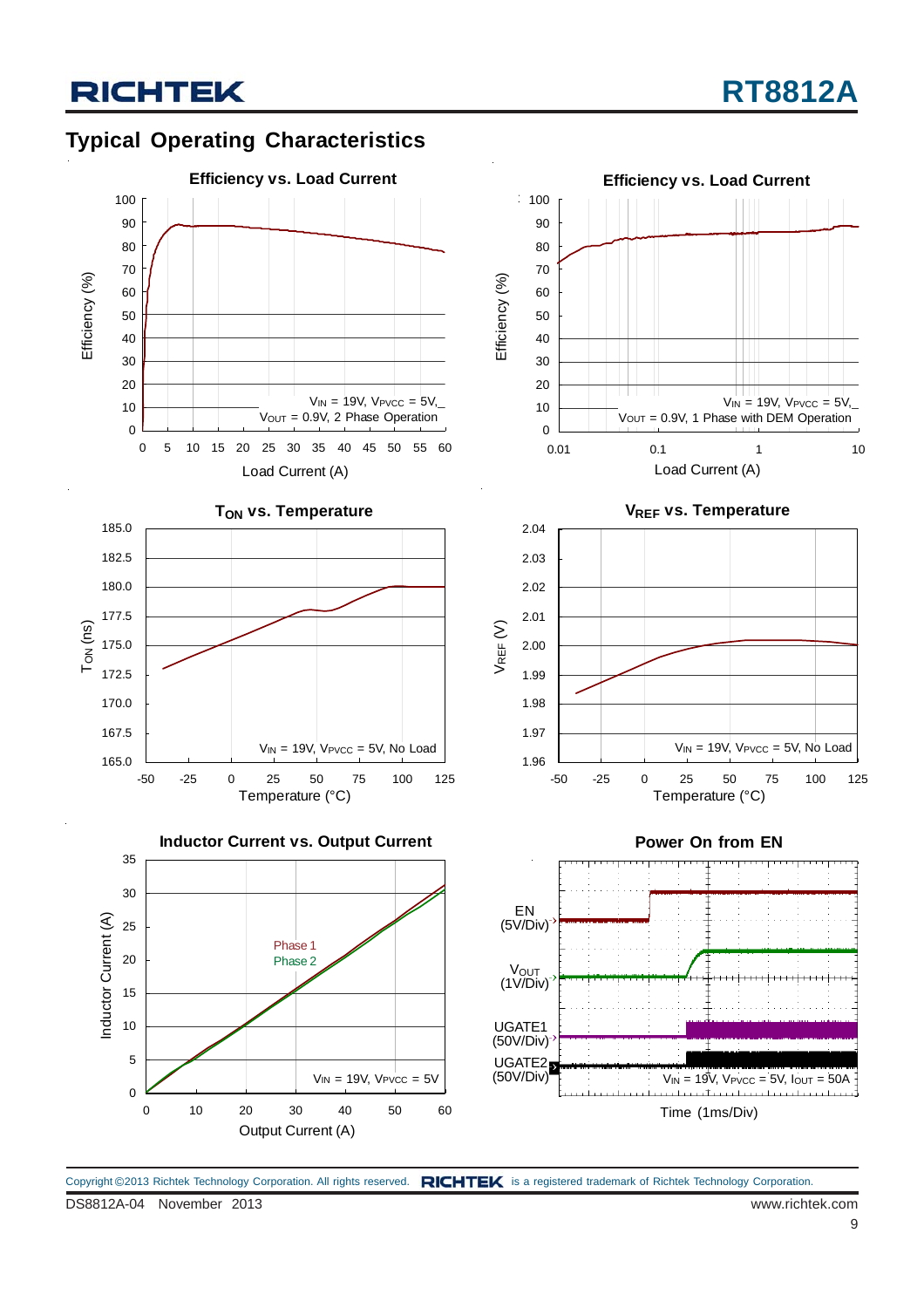





**Power Off from VCC**



**Dynamic Output Voltage Control**









Time (1ms/Div)

 $V_{IN} = 19V$ ,  $V_{PVCC} = 5V$ ,  $I_{OUT} = 50A$ 

Copyright ©2013 Richtek Technology Corporation. All rights reserved. RICHTEK is a registered trademark of Richtek Technology Corporation.

UGATE1 (50V/Div)

UGATE2 (50V/Div)

**PVCC** (5V/Div)

**V**OUT (1V/Div)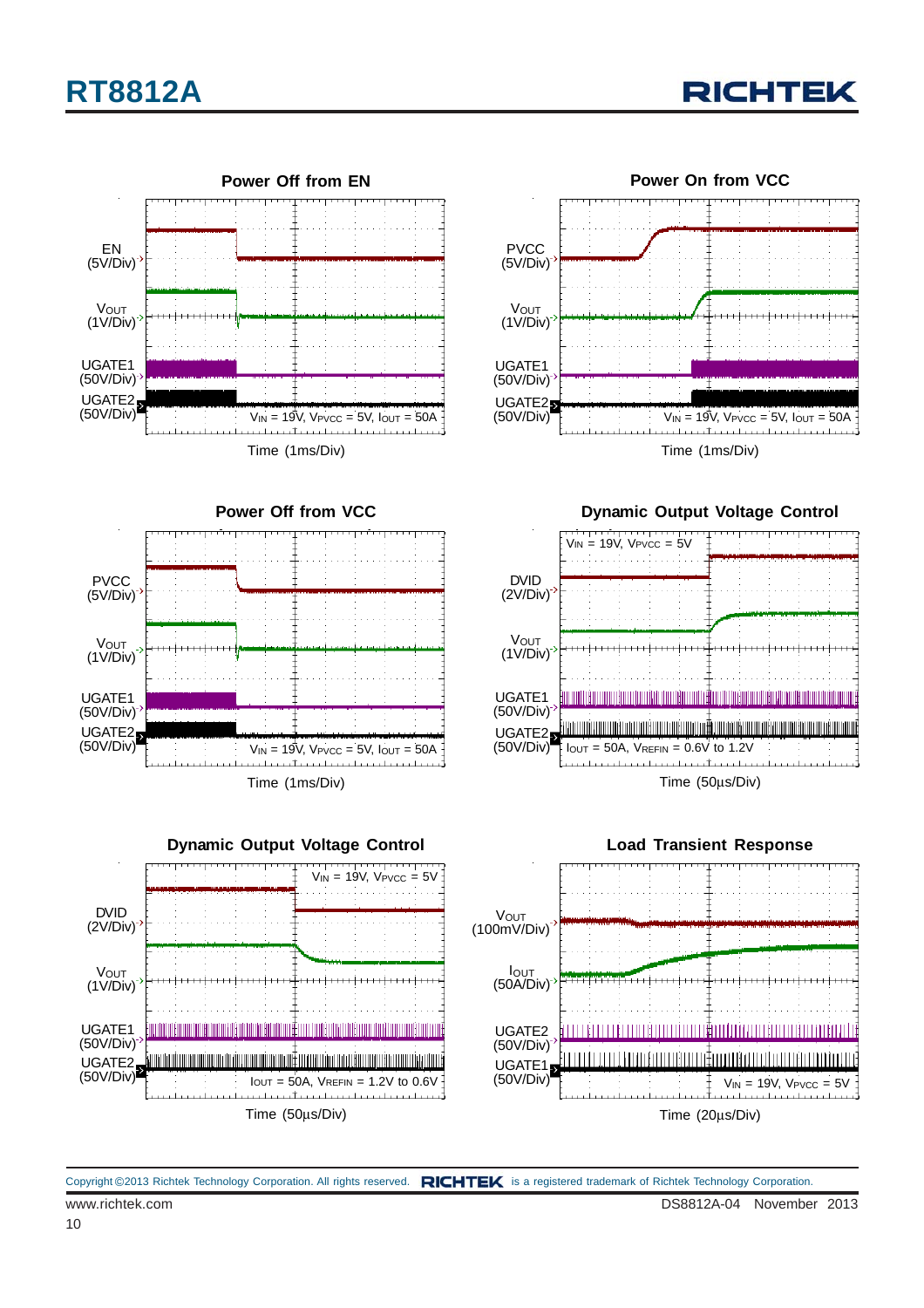

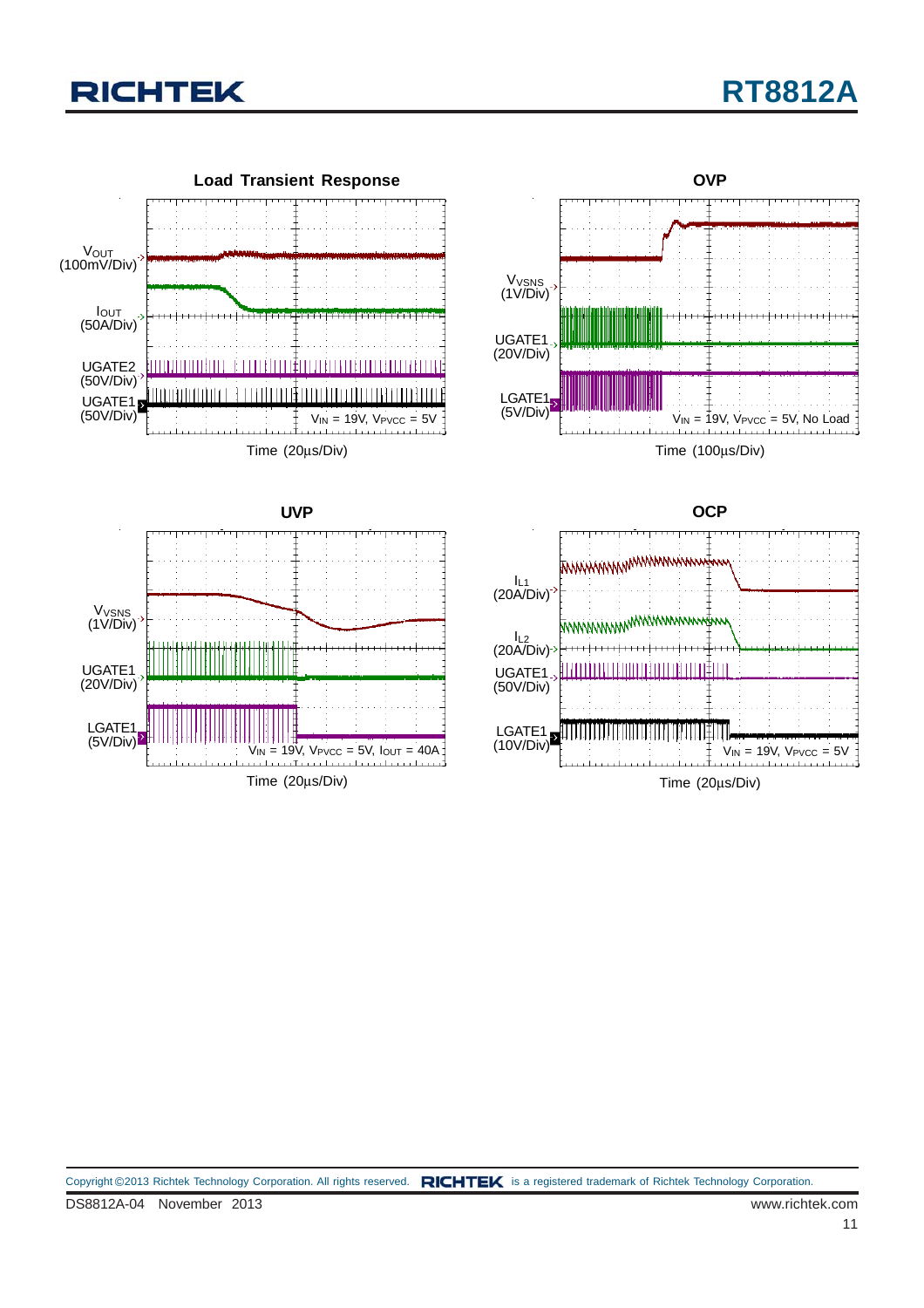

### **Application Information**

The RT8812A is a dual-phase synchronous Buck PWM controller with integrated drivers which is optimized for high performance graphic microprocessor and computer applications. A COT (Constant-On-Time) PWM controller and two MOSFET drivers with internal bootstrap diodes are integrated so that the external circuit can be easily designed and the number of component is reduced.

The topology solves the poor load transient response timing problems of fixed-frequency mode PWM and avoids the problems caused by widely varying switching frequencies in conventional constant on-time and constant off-time PWM schemes.

The IC supports dynamic mode transition function with various operating states, which include dual-phase with CCM operation and single phase with diode emulation mode. These different operating states make the system efficiency as high as possible.

The RT8812A provides a PWM-VID dynamic control operation in which the feedback voltage is regulated and tracks external input reference voltage. It also features complete fault protection functions including over voltage, under voltage and current limit.

#### **Remote Sense**

The RT8812A uses the remote sense path (VSNS and RGND) to overcome voltage drops in the power lines by sensing the voltage directly at the end of GPU. Normally, to protect remote sense path disconnecting, there are two resistors (R<sub>Local</sub>) connecting between local sense path and remote sense path. That is, in application with remote sense, the R<sub>Local</sub> is recommended to be 10 $\Omega$  to 100 $\Omega$ . If no need of remote sense, the R<sub>Local</sub> is recommended to be  $0Ω$ .





#### **PWM Operation**

The RT8812A integrates a Constant-On-Time (COT) PWM controller, and the controller provides the PWM signal which relies on the output ripple voltage comparing with internal reference voltage as shown in Figure 4. Referring to the function block diagram of TON Genx, the synchronous UGATE driver is turned on at the beginning of each cycle. After the internal one-shot timer expires, the UGATE driver will be turned off. The pulse width of this one-shot is determined by the converter's input voltage and the output voltage to keep the frequency fairly constant over the input voltage and output voltage range. Another one-shot sets a minimum off-time.



#### **On-Time Control**

The on-time one-shot comparator has two inputs. One input monitors the output voltage, while the other input samples the input voltage and converts it to a current. This input voltage proportional current is used to charge an internal on-time capacitor. The on-time is the time required for the voltage on this capacitor to charge from zero volts to  $V_{\text{OUT}}$ , thereby making the on-time of the high side switch directly proportional to output voltage and inversely proportional to input voltage. The implementation results in a nearly constant switching frequency without the need for a clock generator.

$$
T_{ON} = \frac{2 \times V_{OUT} \times 3.2p}{V_{IN} - 0.5} \times R_{TON}
$$

And then the switching frequency  $F_S$  is :

$$
F_S = V_{OUT} / (V_{IN} \times T_{ON})
$$

 $R_{TON}$  is a resistor connected from the  $V_{IN}$  to TON pin. The value of  $R_{TON}$  can be selected according to Figure 5.

The recommend operation frequency range is 150kHz to 600kHz.

Copyright ©2013 Richtek Technology Corporation. All rights reserved. RICHTEK is a registered trademark of Richtek Technology Corporation.

12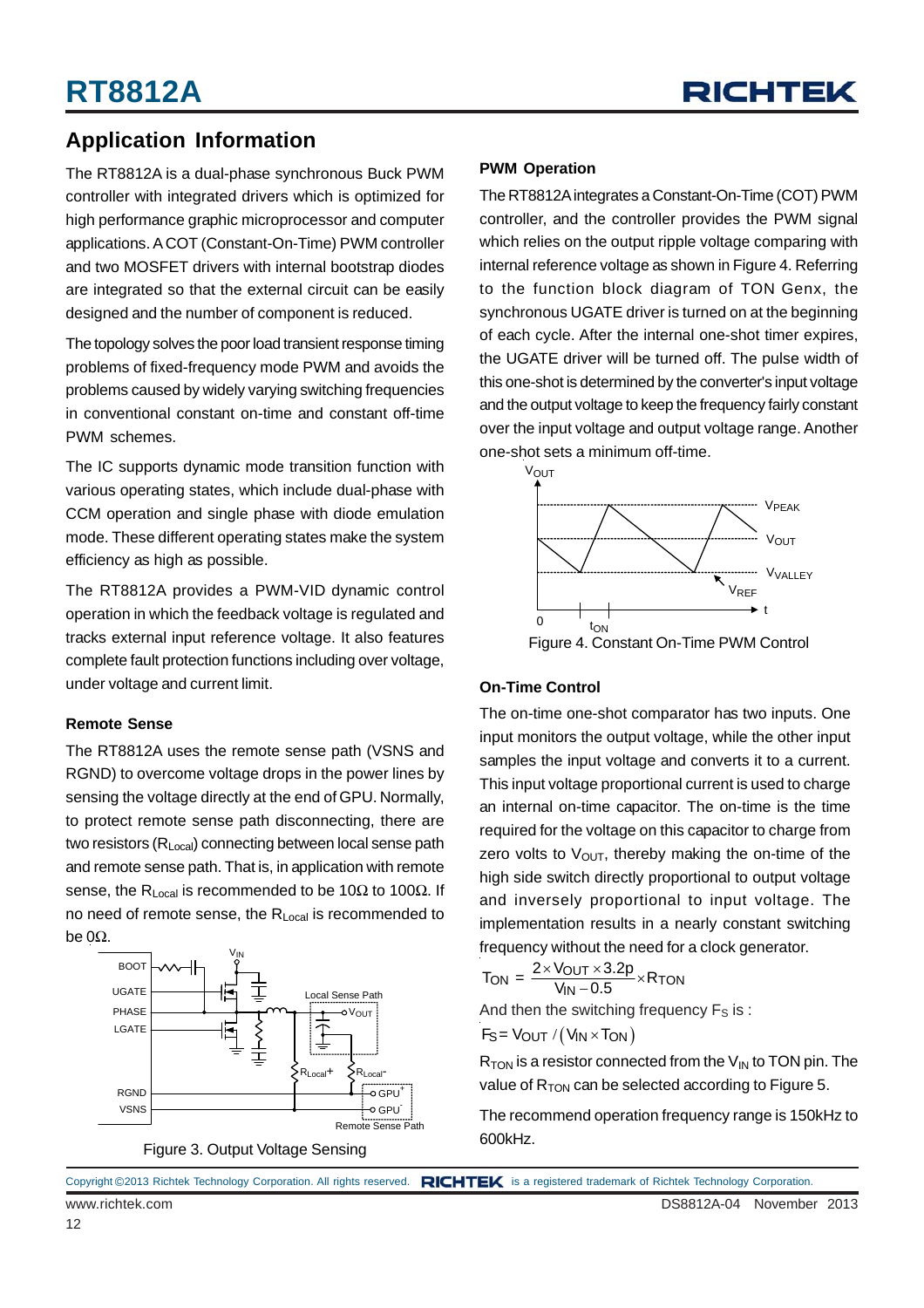

Figure 5. Frequency vs.  $R_{TON}$ 

#### **Active Phase Circuit setting**

The RT8812A operates as active phase being 2 phase, and 1 phase. When programming active phase being 1 phase, The UGATE2, BOOT2, PHASE2, and LGATE 2 pins are floating. As programming active phase being 1 phase, the voltage setting at PSI pin can't higher than 1.8V.

#### **Mode Selection**

The RT8812A can operate into 2 phases with force CCM, 1 phase with force CCM, and 1 phase with DEM according to PSI voltage setting. If PSI voltage is pulled below 0.8V, the controller will operate into 1 phase with DEM. In DEM operation, the RT8812A automatically reduces the operation frequency at light load conditions for saving power loss. If PSI voltage is pulled between 1.2V to 1.8V, the controller will switch operation into 1 phase with force CCM. If PSI voltage is pulled between 2.4V to 5.5V, the controller will switch operation into 2 phase with force CCM. The operation mode is summarized in Table 1. Moreover, the PSI pin is valid after POR of VR.

| Table 1                       |                            |  |  |  |  |  |
|-------------------------------|----------------------------|--|--|--|--|--|
| <b>Operation Phase Number</b> | <b>PSI Voltage Setting</b> |  |  |  |  |  |
| 1 phase with DEM              | $0V$ to $0.8V$             |  |  |  |  |  |
| 1 phase with CCM              | 1.2V to 1.8V               |  |  |  |  |  |
| 2 phase with CCM              | 2.4V to 5.5V               |  |  |  |  |  |

#### **Diode-Emulation Mode**

In diode-emulation mode, the RT8812A automatically reduces switching frequency at light-load conditions to maintain high efficiency. As the output current decreases from heavy-load condition, the inductor current is also reduced, and eventually comes to the point that its valley touches zero current, which is the boundary between continuous conduction and discontinuous conduction modes. By emulating the behavior of diodes, the low side MOSFET allows only partial of negative current when the inductor freewheeling current reaches negative value. As the load current is further decreased, it takes a longer time to discharge the output capacitor to the level that requires the next "ON" cycle. In reverse, when the output current increases from light load to heavy load, the switching frequency increases to the preset value as the inductor current reaches the continuous conduction condition. The transition load point to the light load operation is shown in Figure 6 and can be calculated as follows :

 $I_{\text{LOAD(SKIP)}} \approx \frac{(V_{\text{IN}} - V_{\text{OUT}})}{2L} \times \text{ton}$ where  $t_{ON}$  is on-time.



Figure 6. Boundary condition of CCM/DEM

The switching waveforms may be noisy and asynchronous in light loading diode-emulation operation condition, but this is a normal operating condition that results in high light-load efficiency. Trade-off in DEM noise vs. light-load efficiency is made by varying the inductor value. Generally, low inductor values produce a broad high efficiency range vs. load curve, while higher values result in higher full load efficiency (assuming that the coil resistance remains fixed) and less output voltage ripple. The disadvantages for using higher inductor values include larger physical size and degraded load-transient response (especially at low input voltage levels).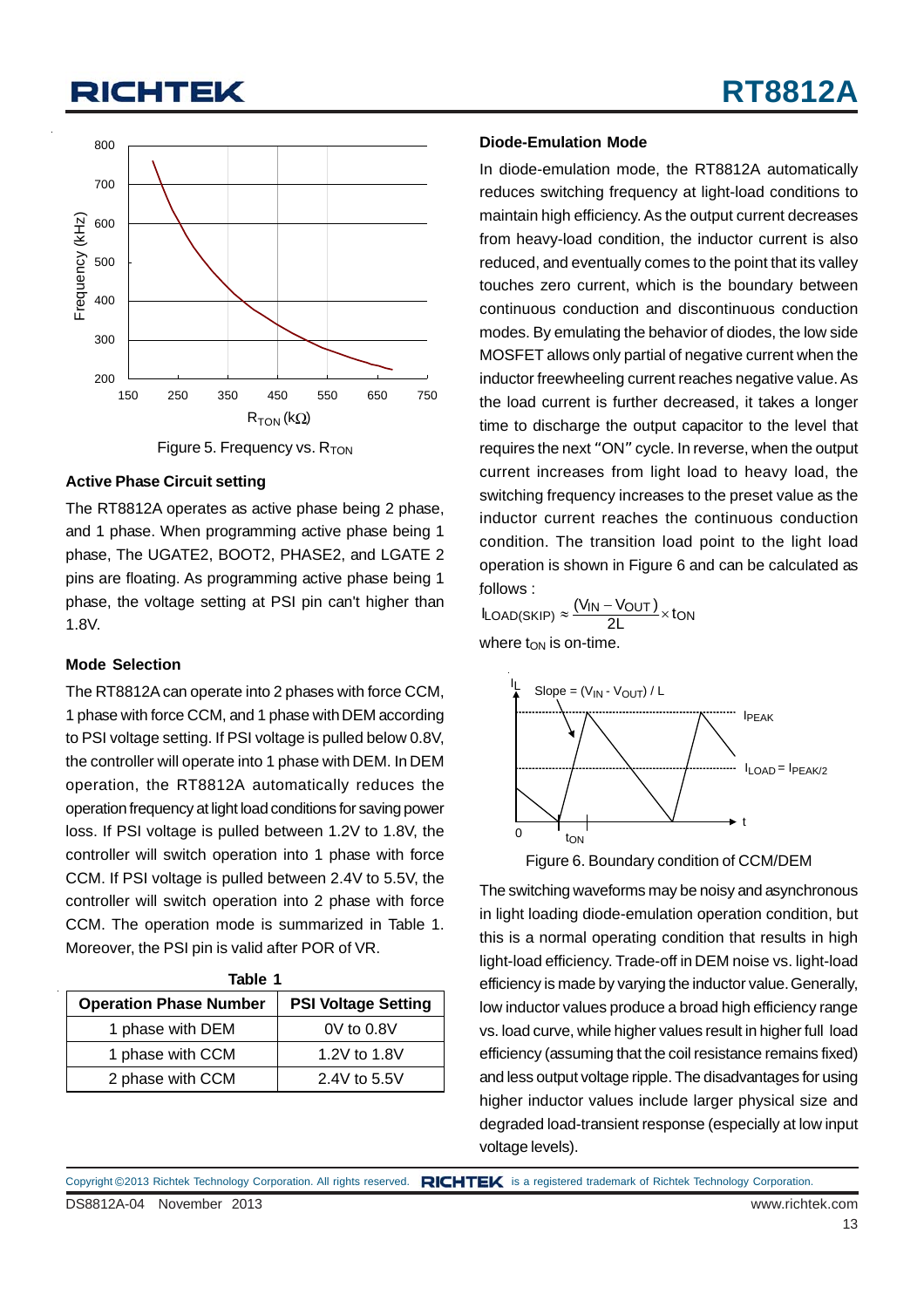## **RT8812A**

## RICHTEK

#### **Forced-CCM Mode**

The low noise, forced-CCM mode disables the zerocrossing comparator, which controls the low side switch on-time. This causes the low side gate drive waveform to be the complement of the high side gate drive waveform. This in turn causes the inductor current to reverse at light loads as the PWM loop to maintain a duty ratio  $V_{\text{OUT}}/V_{\text{IN}}$ . The benefit of forced-CCM mode is to keep the switching frequency fairly constant.

#### **Enable and Disable**

The EN pin is a high impedance input that allows power sequencing between the controller bias voltage and another voltage rail. The RT8812A remains in shutdown if the EN pin is lower than 800mV. When the EN voltage rises above the 1.6V high level threshold, the RT8812A will begin a new initialization and soft-start cycle.

#### **Power On Reset (POR), UVLO**

Power On Reset (POR) occurs when V<sub>PVCC</sub> rises above to approximately 4.1V (typical), the RT8812A will reset the fault latch circuit and prepare for PWM operation. When the  $V_{\text{PVCC}}$  is lower than 3.8V (typical), the Under Voltage Lockout (UVLO) circuitry inhibits switching by keeping UGATE and LGATE low.

#### **Soft-Start**

The RT8812A provides both internal soft-start function and external soft-start function. The soft-start function is used to prevent large inrush current and output voltage overshoot while the converter is being powered up. The soft-start function automatically begins once the chip is enabled. There is a delay time around 1.1ms from EN goes high to  $V<sub>OUT</sub>$  begins to ramp-up.

If the external capacitor between the SS pin and ground is removed, the internal soft-start function will be chosen. An internal current source charges the internal soft-start capacitor so that the internal soft-start voltage ramps up linearly The output voltage will track the internal soft-start voltage during the soft-start interval. After the internal softstart voltage exceeds the REFIN voltage, the output voltage no longer tracks the internal soft-start voltage but follows the REFIN voltage. Therefore, the duty cycle of the UGATE

signal as well as the input current at power up are limited. The soft-start process is finished until both the internal SSOK and external SSOK go high and protection is not triggered. Figure 7 shows the internal soft-start sequence.



Figure 7. Internal Soft-Start Sequence

The RT8812A also provides an external soft-start function, and the external soft-start sequence is shown in Figure 8. The external capacitor connected from SS pin to GND is charged by a 5μA current source to build a soft-start voltage ramp. If the external soft-start function is chosen, the external soft-start time should be set longer than internal soft-start time to avoid output voltage tracking the internal soft-start ramp. The recommend external soft-start slew rate is from 0.1V/ms to 0.4V/ms.

www.richtek.com DS8812A-04 November 2013 Copyright ©2013 Richtek Technology Corporation. All rights reserved. RICHTEK is a registered trademark of Richtek Technology Corporation.

14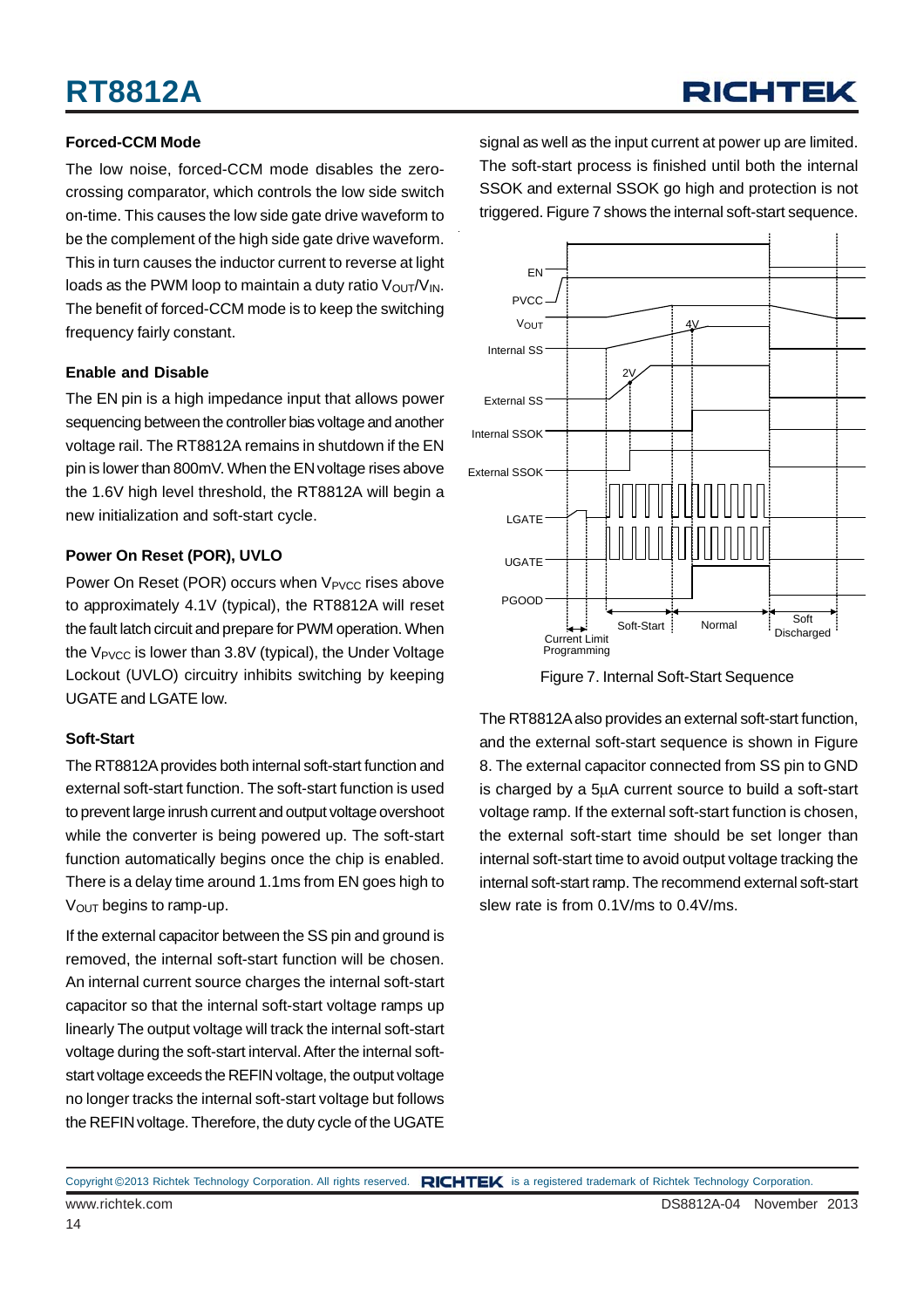

Figure 8. External Soft-Start Sequence



Figure 9. External Soft-Start Time Setting

The soft-start time can be calculated as :

$$
t_{SS} = \frac{(C_{SS} \times V_{REFIN})}{I_{SS}}
$$

Where  $I_{SS} = 5\mu A$  (typ.),  $V_{REFIN}$  is the voltage of REFIN pin, and C<sub>SS</sub> is the external capacitor placed from SS to GND.

#### **Power Good Output (PGOOD)**

The PGOOD pin is an open drain output, and it requires a pull-up resistor. During soft-start, the PGOOD is held low and is allowed to be pulled high after  $V_{\text{OUT}}$  achieved over UVP threshold and under OVP threshold. In additional, if any protection is triggered during operation, the PGOOD will be pulled low immediately.

#### **PWM VID and Dynamic Output Voltage Control**

The RT8812A features a PWM VID input for dynamic output voltage control as shown in Figure 10, which reduces the number of device pin and enables a wide dynamic voltage range. The output voltage is determined by the applied voltage on the REFIN pin. The PWM duty cycle determines the variable output voltage at REFIN.



Figure 10. PWM VID Analog Circuit Diagram

With the external circuit and VID control signal, the controller provides three operation modes shown as Figure 11.



Figure 11. PWM VID Time Diagram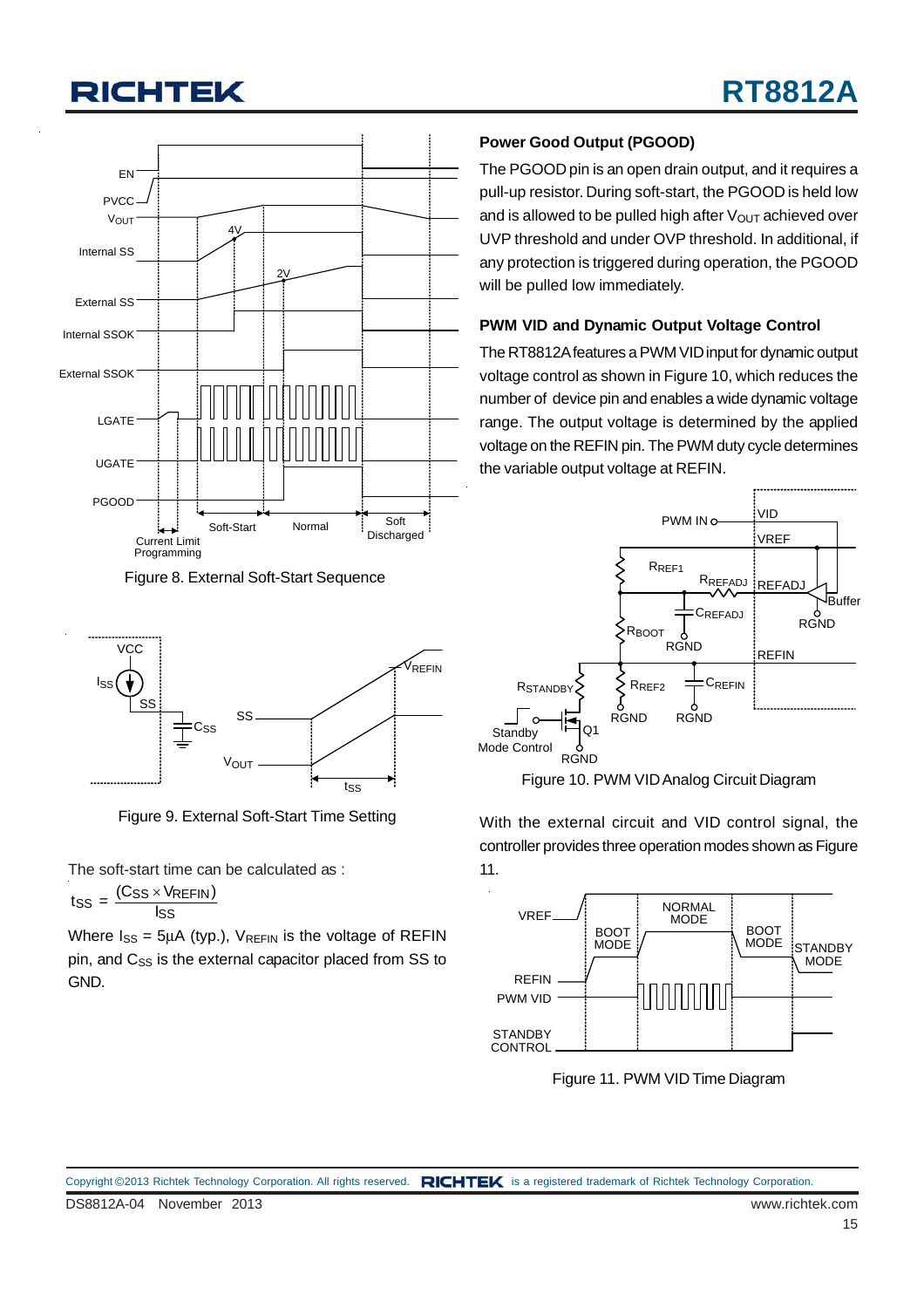#### **Boot Mode**

VID is not driven, and the buffer output is tri-state. At this time, turn off the switch Q1 and connect a resistor divider as shown in Figure 11 that can set the REFIN voltage to be  $V_{\text{BNOT}}$  as the following equation :

$$
V_{\text{BOOT}} = V_{\text{VREF}} \times \left(\frac{R_{\text{REF2}}}{R_{\text{REF1}} + R_{\text{REF2}} + R_{\text{BOOT}}}\right)
$$

Where  $V_{VREF} = 2V$  (typ.)

Choose R<sub>REF2</sub> to be approximately 10kΩ, and the R<sub>REF1</sub> and  $R_{\text{BOOT}}$  can be calculated by the following equations :

$$
R_{REF1} + R_{BOOT} = \frac{R_{REF2} \times (V_{VREF} - V_{BOOT})}{V_{BOOT}}
$$

$$
R_{REF1} = \frac{R_{REF2} \times (V_{VREF} - V_{BOOT})}{V_{BOOT}} - R_{BOOT}
$$

$$
R_{BOOT} = \frac{R_{REF2} \times (V_{VREF} - V_{BOOT})}{V_{BOOT}} - R_{REF1}
$$

#### **Standby Mode**

An external control can provide a very low voltage to meet  $V<sub>OUT</sub> operating in standard by mode. If the VID pin is floating$ and switch Q1 is enabled as shown in Figure 11, the REFIN pin can be set for standby voltage according to the calculation below :

Vstandby = Vvref

$$
\times \frac{\text{Rref2}\text{ // Rstandby}}{\text{Rref1+Rboot + (Rref2 \text{ // Rstandby})}}
$$

By choosing R<sub>REF1</sub>, R<sub>REF2</sub>, and R<sub>BOOT</sub>, the R<sub>STANDBY</sub> can be calculated by the following equation :

 $R_{STANDBY} =$ 

$$
\frac{R_{REF2} \times (R_{REF1} + R_{BOOT}) \times V_{STANDBY}}{R_{REF2} \times V_{REF} - V_{STANDBY} \times (R_{REF1} + R_{REF2} + R_{BOOT})}
$$
  
-R\_{REF1}

#### **Normal Mode**

If the VID pin is driven by a PWM signal and switch Q1 is disabled as shown in Figure 11, the  $V_{REFIN}$  can be adjusted from  $V_{min}$  to  $V_{max}$ , where  $V_{min}$  is the voltage at zero percent PWM duty cycle and  $V_{\text{max}}$  is the voltage at one hundred percent PWM duty cycle. The  $V_{min}$  and  $V_{max}$  can be set by the following equations :

$$
V_{min} = V_{VREF} \times \frac{R_{REF2}}{R_{REF2} + R_{BOOT}}
$$

$$
\times \frac{R_{REFADJ} / / (R_{BOOT} + R_{REF2})}{R_{REF1} + [R_{REFADJ} / / (R_{BOOT} + R_{REF2})]}
$$

 $V_{\text{max}} = V_{\text{VREF}} \times \frac{R_{\text{REF2}}}{(R_{\text{REF1}} \text{ // } R_{\text{REFADJ}}) + R_{\text{BOOT}} + R_{\text{REF2}}}$ 

By choosing  $R_{REF1}$ ,  $R_{REF2}$ , and  $R_{BOOT}$ , the  $R_{REFAD}$  can be calculated by the following equation :

$$
R_{REFADJ} = \frac{R_{REF1} \times V_{min}}{V_{max} - V_{min}}
$$

The relationship between VID duty and  $V_{RFFIN}$  is shown in Figure 12, and  $V_{\text{OUT}}$  can be set according to the calculation below :

 $V_{\text{OUT}} = V_{\text{min}} + N \times V_{\text{STFP}}$ 

where  $V_{\text{STEP}}$  is the resolution of each voltage step 1 :

$$
V_{\text{STEP}} = \frac{(V_{\text{max}} - V_{\text{min}})}{N_{\text{max}}}
$$

where Nmax is the number of total available voltage steps and N is the number of step at a specific  $V_{\text{OUT}}$ . The dynamic voltage VID period ( $T_{vid} = T_u \times N_{max}$ ) is determined by the unit pulse width  $(T_u)$  and the available step number  $(N_{max})$ . The recommended  $T_u$  is 27ns.



Figure 12. PWM VID Analog Output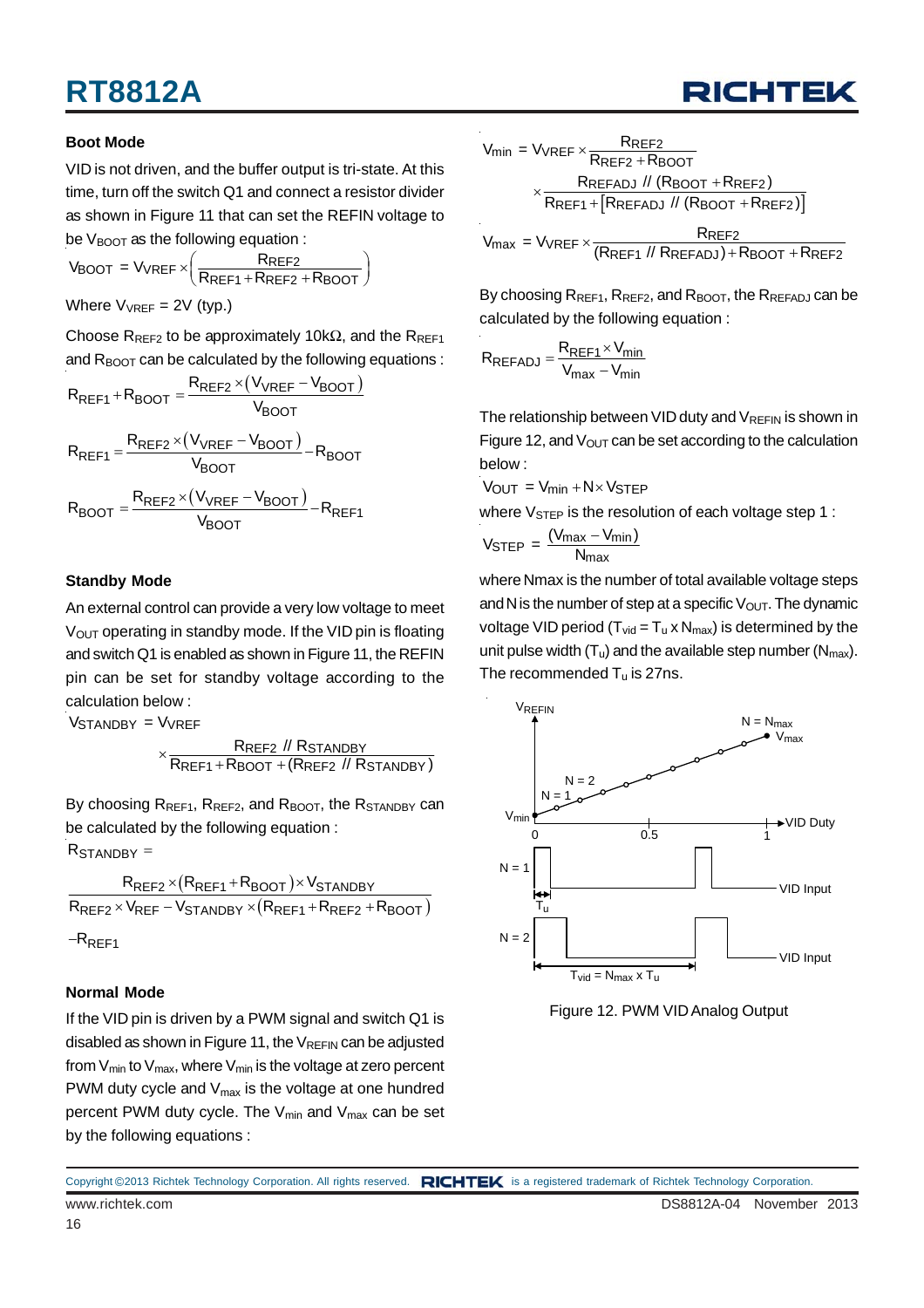#### **VID Slew Rate Control**

In RT8812A, the  $V_{REFIN}$  slew rate is proportional to PWM VID duty, the rising time and falling time are the same. In In normal mode, the  $V_{RFFIN}$  slew rate SR can be estimated by CREFADJ or CREFIN as the following equation :

When choose CREEADJ:

 $R_{\sf SR} = \left[\left(R_{\sf REF1} \; \text{/} \right \vert \; R_{\sf REFADJ} \right)] / \text{/} \left(R_{\sf BOOT} + R_{\sf REF2} \right)$ REFIN\_Final <sup>—</sup> VREFIN\_initial  $\mathsf{SR} = \frac{(\mathsf{V}\mathsf{REFIN\_Final} - \mathsf{V}\mathsf{REFIN\_initial}) \times 80\%}{2.2\mathsf{R}\mathsf{S}\mathsf{R}\mathsf{C}\mathsf{REFADJ}}$ 

When choose CREEIN:

(Rref1 // Rrefadj )  $-\mathsf{V}_{\mathsf{REFIN\ initial}}) \times$  $\left \lfloor \left (\mathsf{RREF1} \; \mathsf{//}\; \mathsf{RREFADJ} \right ) + \mathsf{RBOOT} \; \right \rfloor$ REFIN\_Final <sup>--</sup> VREFIN\_initial SRUREFIN SR = |(KREF1 // KREFADJ )+KBOOT | // KREF2  $\mathsf{SR} = \frac{(\mathsf{V}\mathsf{REFIN\_Final} - \mathsf{V}\mathsf{REFIN\_initial}) \times 80\%}{2.2\mathsf{R}\mathsf{S}\mathsf{R}\mathsf{C}\mathsf{REFIN}}$  $R_{\mathsf{S}\mathsf{R}} = |(R_{\mathsf{REF1}} \mathbin{N} R_{\mathsf{REFADJ}}) + R_{\mathsf{BOOT}} \mid \mathbin{N} R$ 

The recommend SR is estimated by CREEADJ.

#### **Current Limit**

The RT8812A provides cycle-by-cycle current limit control by detecting the PHASE voltage drop across the low side MOSFET when it is turned on. The current limit circuit employs a unique "valley" current sensing algorithm as shown in Figure 13. If the magnitude of the current sense signal at PHASE is above the current limit threshold, the PWM is not allowed to initiate a new cycle.

In order to provide both good accuracy and a cost effective solution, the RT8812A supports temperature compensated MOSFET R<sub>DS(ON)</sub> sensing.



Figure 13. "Valley" Current Limit

In an over current condition, the current to the load exceeds the average output inductor current. Thus, the output voltage falls and eventually crosses the under voltage protection threshold, inducing IC shutdown.

#### **Current Limit Setting**

Current limit threshold can be set by a resistor  $(R_{OCSFT})$ between LGATE1 and GND. Once PVCC exceeds the POR threshold and chip is enabled, an internal current source I<sub>OCSET</sub> flows through R<sub>OCSET</sub>. The voltage across ROCSET is stored as the current limit protection threshold  $V_{OCSFT}$ . The threshold range of  $V_{OCSFT}$  is 50mV to 400mV. After that, the current source is switched off.

 $R_{OCSFT}$  can be determined using the following equation :

$$
R_{OCSET} = \frac{(I_{VALLEY} \times R_{LGATEDS(ON)}) + 40mV}{I_{OCSET}}
$$

where  $I_{\text{VALLEY}}$  represents the desired inductor limit current (valley inductor current) and  $I_{OCSET}$  is current limit setting current which has a temperature coefficient to compensate the temperature dependency of the  $R_{DS(ON)}$ .

If  $R_{OCSFT}$  is not present, there is no current path for  $I_{OCSFT}$ to build the current limit threshold. In this situation, the current limit threshold is internally preset to 400mV.

#### **Negative Current Limit**

The RT8812A supports cycle-by-cycle negative current limiting. The absolute value of negative current limit threshold is the same with the positive current limit threshold. If negative inductor current is rising to trigger negative current limit, the low side MOSFET will be turned off and the current will flow to input side through the body diode of the high side MOSFET. At this time, output voltage tends to rise because this protection limits current to discharge the output capacitor. In order to prevent shutdown because of over voltage protection, the low side MOSFET is turned on again 400ns after it is turned off. If the device hits the negative over current threshold again before output voltage is discharged to the target level, the low side MOSFET is turned off and process repeats. It ensures maximum allowable discharge capability when output voltage continues to rise. On the other hand, if the output is discharged to the target level before negative current threshold is reached, the low side MOSFET is turned off, the high side MOSFET is then turned on, and the device keeps normal operation.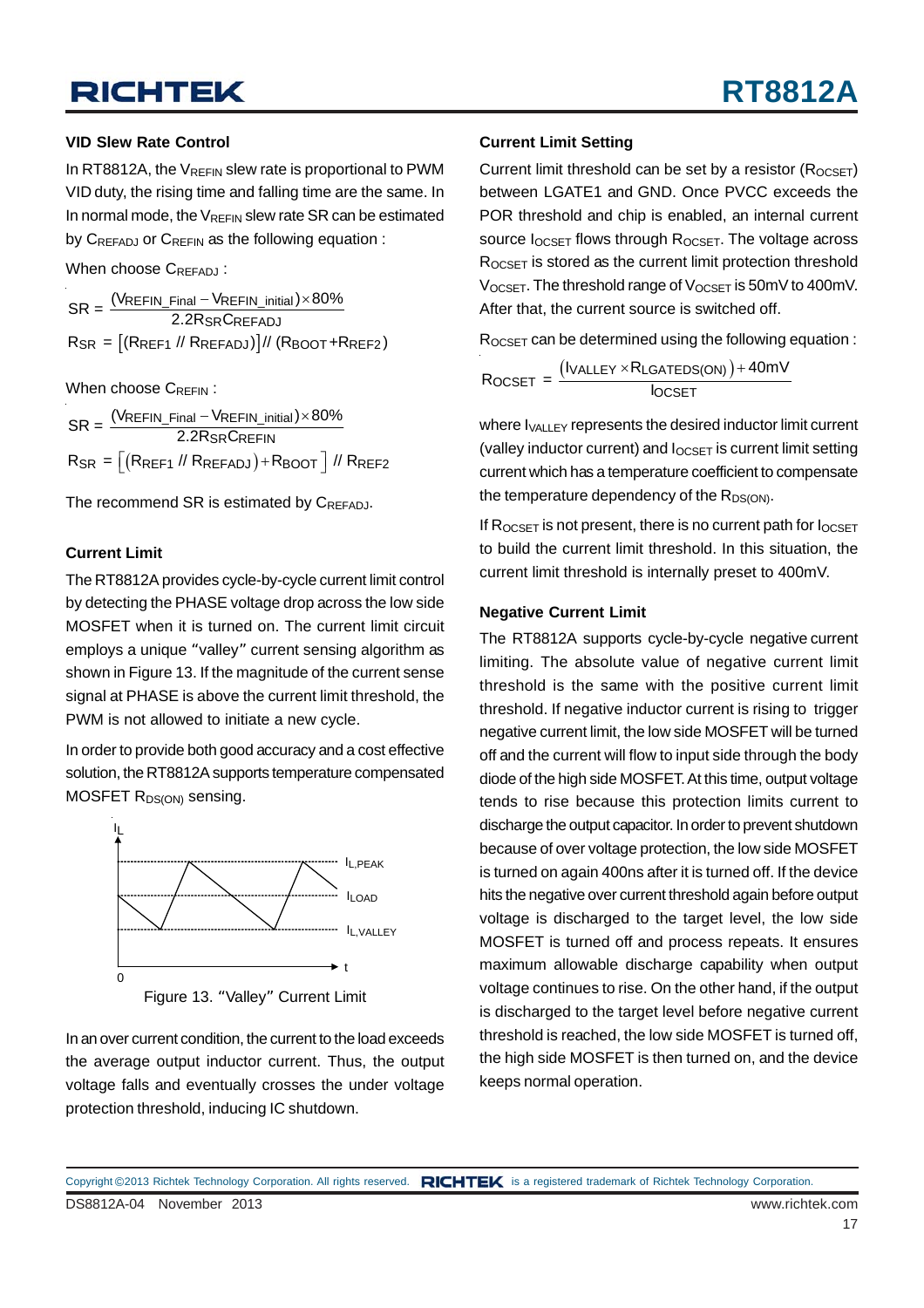#### **Current Balance**

The RT8812A implements current balance mechanism in the current loop. The RT8812A senses per phase current signal and compares it with the average current. If the sensed current of any particular phase is higher than the average current, the on-time of this phase will be decreased.

The current balance accuracy is major related with onresistance of low side MOSFET  $(R<sub>LG,DS(ON)</sub>)$ . That is, in practical application, using lower R<sub>LG,DS(ON)</sub> will reduce the current balance accuracy.

#### **Output Over Voltage Protection (OVP)**

The output voltage can be continuously monitored for over voltage protection. If REFIN voltage is lower than 1.33V, the over voltage threshold follows to absolute over voltage 2V. If REFIN voltage is higher than 1.33V, the over voltage threshold follows relative over voltage 1.5 x  $V_{REFIN}$ . When OVP is triggered, UGATE goes low and LGATE is forced high. The RT8812A is latched once OVP is triggered and can only be released by PVCC or EN power on reset. A 5μs delay is used in OVP detection circuit to prevent false trigger.

#### **Output Under Voltage Protection (UVP)**

The output voltage can be continuously monitored for under voltage protection. When the output voltage is less than 40% of its set voltage, under voltage protection is triggered and then all UGATE and LGATE gate drivers are forced low. There is a 3μs delay built in the UVP circuit to prevent false transitions. During soft-start, the UVP blanking time is equal to PGOOD blanking time.

#### **MOSFET Gate Driver**

The RT8812A integrates high current gate drivers for the MOSFETs to obtain high efficiency power conversion in synchronous Buck topology. A dead-time is used to prevent the crossover conduction for high side and low side MOSFETs. Because both the two gate signals are off during the dead-time, the inductor current freewheels through the body diode of the low side MOSFET. The freewheeling current and the forward voltage of the body diode contribute power losses to the converter. The

RT8812A employs adaptive dead time control scheme to ensure safe operation without sacrificing efficiency. Furthermore, elaborate logic circuit is implemented to prevent cross conduction. For high output current applications, two power MOSFETs are usually paralleled to reduce  $R_{DS(ON)}$ . The gate driver needs to provide more current to switch on/off these paralleled MOSFETs. Gate driver with lower source/sink current capability results in longer rising/falling time in gate signals and higher switching loss. The RT8812A embeds high current gate drivers to obtain high efficiency power conversion.

#### **Inductor Selection**

Inductor plays an importance role in step-down converters because the energy from the input power rail is stored in it and then released to the load. From the viewpoint of efficiency, the DC Resistance (DCR) of inductor should be as small as possible to minimize the copper loss. In additional, the inductor occupies most of the board space so the size of it is important. Low profile inductors can save board space especially when the height is limited. However, low DCR and low profile inductors are usually not cost effective.

Additionally, higher inductance results in lower ripple current, which means the lower power loss. However, the inductor current rising time increases with inductance value. This means the transient response will be slower. Therefore, the inductor design is a trade-off between performance. size and cost.

In general, inductance is designed to let the ripple current ranges between 20% to 40% of full load current. The inductance can be calculated using the following equation :

$$
L_{min} = \frac{V_{IN} - V_{OUT}}{f_{SW} \times k \times I_{OUT\_rated}} \times \frac{V_{OUT}}{V_{IN}}
$$

where k is the ratio between inductor ripple current and rated output current.

#### **Input Capacitor Selection**

Voltage rating and current rating are the key parameters in selecting input capacitor. Generally, input capacitor has a voltage rating 1.5 times greater than the maximum input voltage is a conservatively safe design.

www.richtek.com DS8812A-04 November 2013 Copyright ©2013 Richtek Technology Corporation. All rights reserved. RICHTEK is a registered trademark of Richtek Technology Corporation.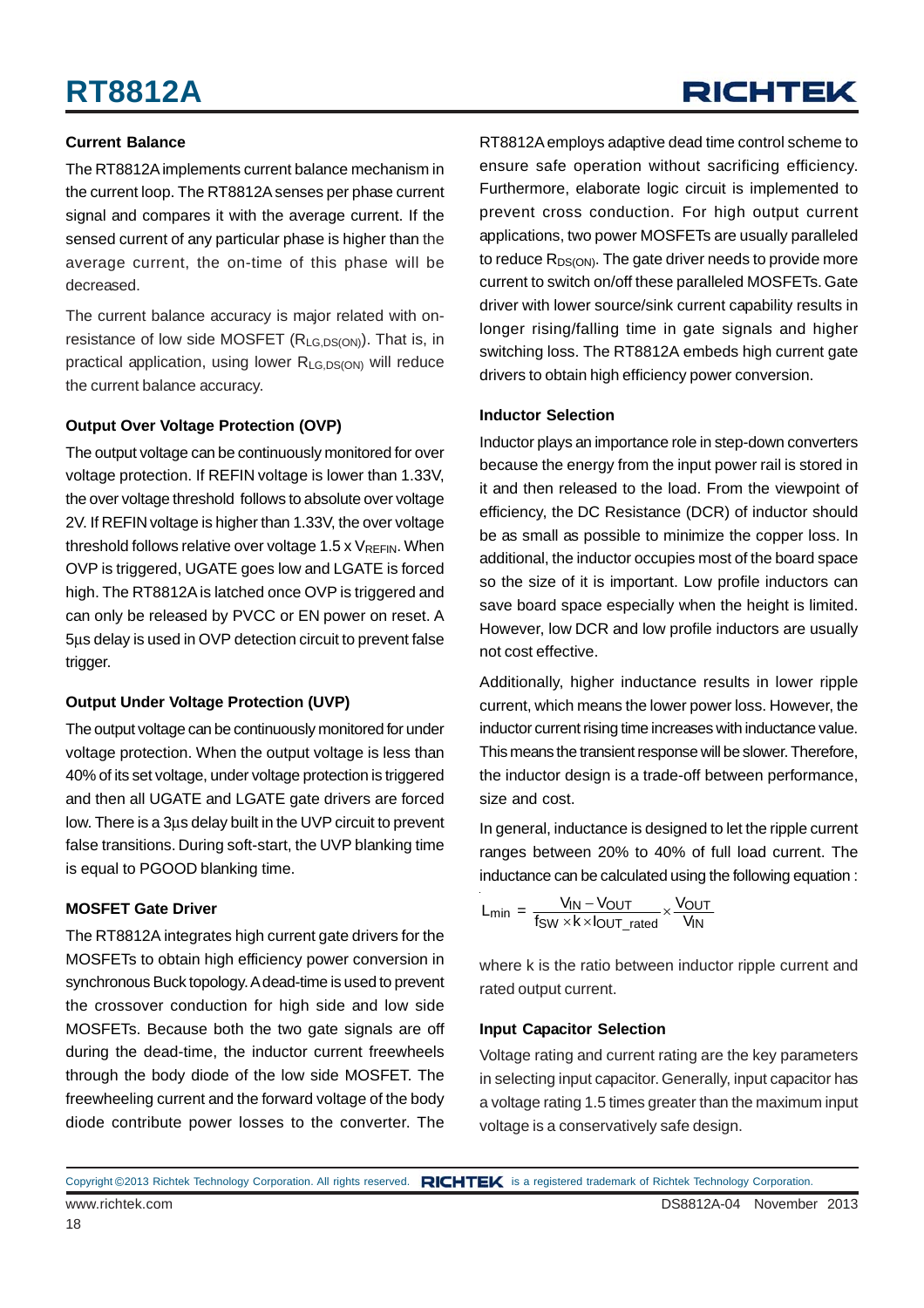The input capacitor is used to supply the input RMS current, which can be approximately calculated using the following equation :

$$
I_{RMS} = I_{OUT} \times \sqrt{\frac{V_{OUT}}{V_{IN}}} \times \left(1 - \frac{V_{OUT}}{V_{IN}}\right)
$$

The next step is to select proper capacitor for RMS current rating. Use more than one capacitor with low Equivalent Series Resistance (ESR) in parallel to form a capacitor bank is a good design. Besides, placing ceramic capacitor close to the drain of the high side MOSFET is helpful in reducing the input voltage ripple at heavy load.

#### **Output Capacitor Selection**

The output filter capacitor must have ESR low enough to meet output ripple and load transient requirement, yet have high enough ESR to satisfy stability requirements. Also, the capacitance must be high enough to absorb the inductor energy going from a full load to no load condition without tripping the OVP circuit. Organic semiconductor capacitor(s) or special polymer capacitor(s) are recommended.

#### **MOSFET Selection**

The majority of power loss in the step-down power conversion is due to the loss in the power MOSFETs. For low voltage high current applications, the duty cycle of the high side MOSFET is small. Therefore, the switching loss of the high side MOSFET is of concern. Power MOSFETs with lower total gate charge are preferred in such kind of application.

However, the small duty cycle means the low side MOSFET is on for most of the switching cycle. Therefore, the conduction loss tends to dominate the total power loss of the converter. To improve the overall efficiency, the MOSFETs with low  $R_{DS(ON)}$  are preferred in the circuit design. In some cases, more than one MOSFET are connected in parallel to further decrease the on-state resistance. However, this depends on the low side MOSFET driver capability and the budget.

#### **Thermal Considerations**

For continuous operation, do not exceed absolute maximum junction temperature. The maximum power dissipation depends on the thermal resistance of the IC package, PCB layout, rate of surrounding airflow, and difference between junction and ambient temperature. The maximum power dissipation can be calculated by the following formula :

 $P_{D(MAX)} = (T_{J(MAX)} - T_A)/\theta_{JA}$ 

where  $T_{J(MAX)}$  is the maximum junction temperature,  $T_A$  is the ambient temperature, and  $\theta_{JA}$  is the junction to ambient thermal resistance.

For recommended operating condition specifications, the maximum junction temperature is 125°C. The junction to ambient thermal resistance,  $\theta_{JA}$ , is layout dependent. For WQFN-20L 3x3 package, the thermal resistance,  $\theta_{JA}$ , is 30°C/W on a standard JEDEC 51-7 four-layer thermal test board. The maximum power dissipation at  $T_A = 25^{\circ}C$  can be calculated by the following formula :

 $P_{D(MAX)} = (125\degree C - 25\degree C) / (30\degree C/W) = 3.33W$  for WQFN-20L 3x3 package

The maximum power dissipation depends on the operating ambient temperature for fixed  $T_{J(MAX)}$  and thermal resistance,  $\theta_{JA}$ . The derating curve in Figure 14 allows the designer to see the effect of rising ambient temperature on the maximum power dissipation.





DS8812A-04 November 2013 www.richtek.com Copyright ©2013 Richtek Technology Corporation. All rights reserved. RICHTEK is a registered trademark of Richtek Technology Corporation.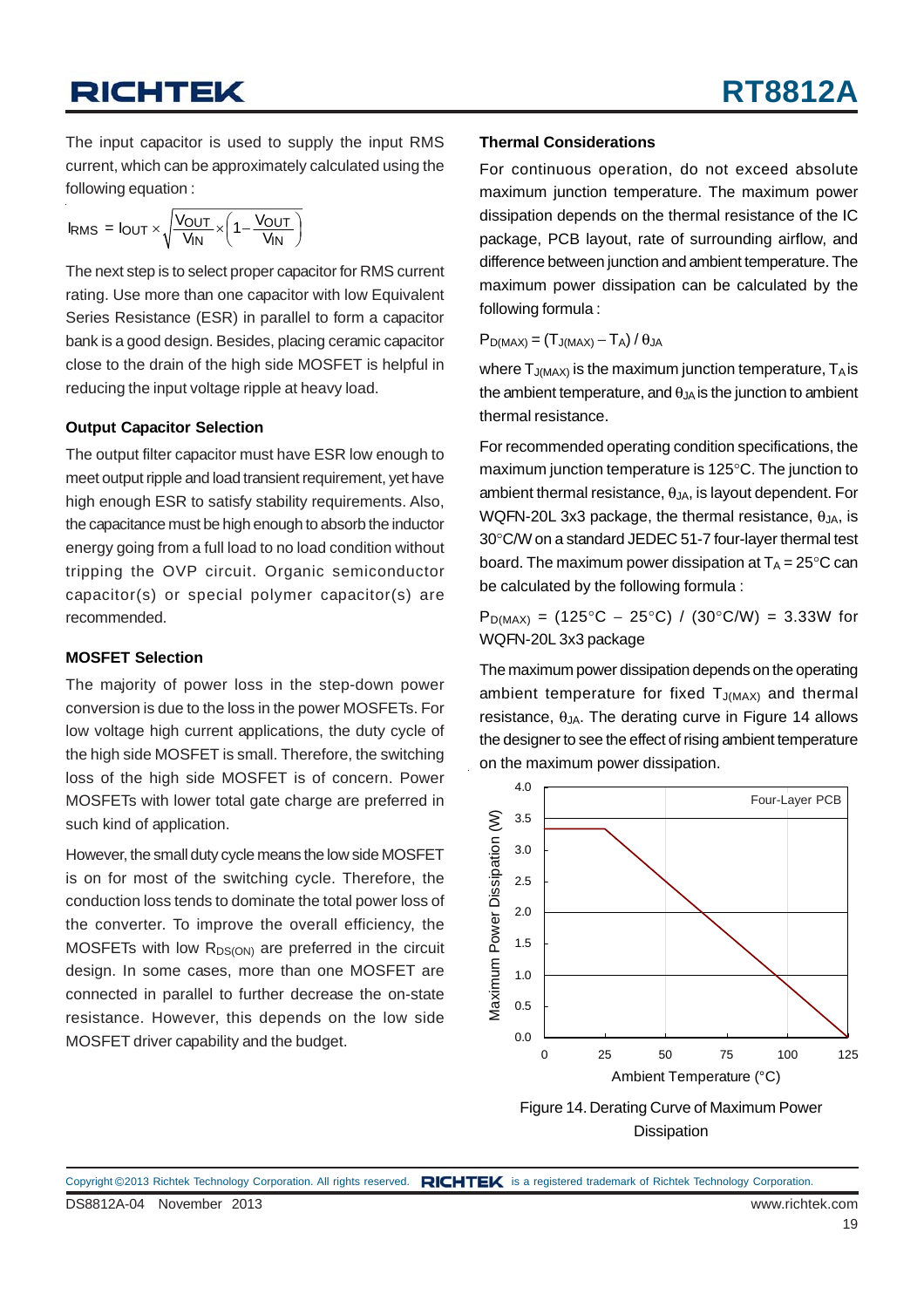## RICHTEL

#### **Layout Considerations**

Layout is very important in high frequency switching converter design. If designed improperly, the PCB could radiate excessive noise and contribute to the converter instability. Following layout guidelines must be considered before starting a layout for RT8812A.

- ▶ Place the RC filter as close as possible to the PVCC pin.
- $\triangleright$  Keep current limit setting network as close as possible to the IC. Routing of the network should avoid coupling to high voltage switching node.
- ▶ Connections from the drivers to the respective gate of the high side or the low side MOSFET should be as short as possible to reduce stray inductance.
- All sensitive analog traces and components such as VSNS, RGND, EN, PSI, VID, PGOOD, VREF, TON VREFADJ, VREFIN and TSNS should be placed away from high voltage switching nodes such as PHASE, LGATE, UGATE, or BOOT nodes to avoid coupling. Use internal layer(s) as ground plane(s) and shield the feedback trace from power traces and components.
- Power sections should connect directly to ground plane(s) using multiple vias as required for current handling (including the chip power ground connections). Power components should be placed to minimize loops and reduce losses.